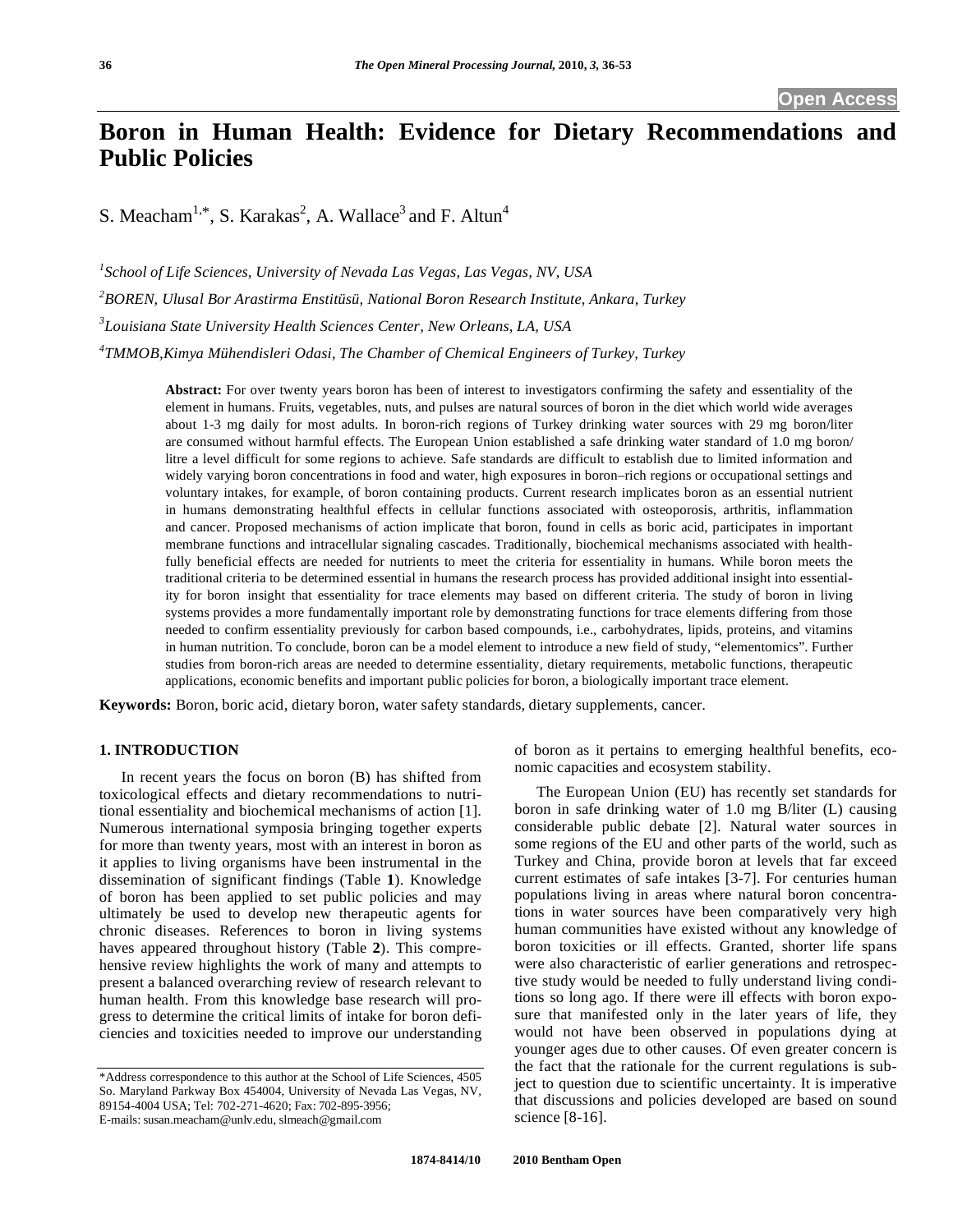### **Table 1. Relevant Publications and Proceedings from International Symposia on Boron in Living Systems from 1992 to 2009**

1992 International Symposium on the Health Effects of Boron and Its Compounds, Irvine, California; proceedings published in **Health Effects of Boron**, Environmental Health Perspectives, 102:Supp 7, 150 pp., National Institutes of Health, No. NIH 94-218, 1994.

1997 2nd International Symposium on the Health Effects of Boron and Its Compounds, Irvine, California; proceedings published in **Biological Trace Element Research,** 66(1-3), Winter, Edited by B. D. Culver, F. M. Sullivan, F. J. Murray, J. R. Coughlin and P. L. Strong. 474 pp. Humana Press ISSN: 0163-4984. 1998.

1997 International Symposium on Boron in Soils and Plants (Boron 97), Chiangmai, Thailand; proceedings published in **Boron in Soils and Plants,** Edited by R.W. Bell and B. Rerkasem. Kluwer Academic Publishers, Dordrecht, ISBN 0-7923-4705-6.

2001 2nd International Symposium on Boron in Plants and Animals, Bonn, Germany; proceedings published in **Boron in Plant and Animal Nutrition,**  Edited by H. E. Goldbach, B. Rerkasem, M. A. Wimmer, P. H. Brown, M. Theiller, R.W. Bell. Kluwer Academic, ISBN: 0-306-47243-0.

2002 Institute of Medicine, Food and Nutrition Board. **Dietary reference intakes for vitamin A, vitamin K, arsenic, boron, chromium, copper, iodine, iron, manganese, molybdenum, nickel, silicon, vanadium, and zinc**, National Academy Press, Washington, D.C. ISBN-10: 0-309-07290-5.

2005 3rd International Symposium on Boron in Plants and Animals, Wuhan, China; proceedings published in **Advances in Plant and Animal Boron Nutrition**, Edited by F. Xu, H. E. Goldbach, P. H. Brown, R. W. Bell, T. Fujiwara, C. D. Hunt, A. Goldberg and L. Shi. 401 pp. Springer, ISBN-10 1-4020- 5381-9 (HB); ISBN-13 978-1-4020-5381-8 (HB), 2007.

2006 3rd International Boron Symposium, Ankara, Turkey; **Proceedings of 3rd International Boron Symposium**, Edited by T. Guyaguler, S. Karakas, Z. Ozdemir, A. Karakas, A. Bukulmez and O. Sonmezer, Published by National Boron Research Institute (BOREN), ISBN 9944-89-182-7. 24 (Supple 1):S30. 2007 International Society for Trace Element Research, Crete, Greece; **Proceedings in Cell Biology and Toxicology**, 24 (Supple 1):S29.

2009 4th International Boron Symposium, Eskisehir, Turkey; **Proceedings of the 4th International Boron Symposium***.* Eds. A Konuk, H Kurama, H Ak, M Iphar, G Matbaacilik Publisher, Ankara, Turkey.

### **Table 2. Historical Summary of Selected Boron Applications Relevant to Human use and Human Health**

| 500 BC - first herbal contraceptive pill to control female fertility contained borax                                   |
|------------------------------------------------------------------------------------------------------------------------|
| 1870 - began to use pharmacological amounts of borax/boric acid to preserve foods                                      |
| 1910-1923 - boron reported as an essential plant nutrient                                                              |
| 1939-1944 - first attempts to induce a boron deficiency in rats                                                        |
| 1948 - histological tool - dissaggregation of whole cells in vitro from simple organisms, i.e., Hydra                  |
| 1950's - boron forbidden in most countries as a food preservative                                                      |
| 1950's - began therapeutic applications for cancers as boron neutron capture theory                                    |
| 1980-90's - dietary benefits studied; arthritis, brain, osteoporosis, hormone action; analyses improved                |
| 1981-1983 - evidence that boron might be an essential nutrient in mammals                                              |
| 1987 - first human boron supplementation study reported in elderly women indicating hormone changes                    |
| 1995 - supplementation effects in college females on diet, blood, urine and bone reported                              |
| 1998 - regulator of enzyme activity in energy metabolism insulin release and immune function                           |
| 1998 - embryology in trout and zebrafish                                                                               |
| 1999 - serine proteases are inhibited by boric acid and related compounds                                              |
| 2000 - seminal report on DRI, UL set, a pivotal point in research foci and basis for cascade effect on public policies |
| 2002 - isolation of AtBor1, a boron transport protein for xylem loading in plants                                      |
| 2002 - increased RNA synthesis and proteins involved in wound healing                                                  |
| 2004 - isolation of NaBC1, mammalian boron transporter                                                                 |
| 2004 - boron and borates may possess anticarcinogenic properties in vitro                                              |
| 2007 - boron inversely related to prostate cancer                                                                      |
| 2008 - dietary intakes Korean adult females 0.93 mg B/d with single food, rice providing most boron,                   |

 The scientific community reports that the human population encounters boron primarily through food and water. Food sources may provide the average adult about 1-3 mg B/day(d) and drinking water an additional 0.2-0.6 mg B/d assuming drinking water intakes of 1 L/d [17-21]. While Nielsen (2008) [1] states that typical human boron intakes at these concentrations in the daily diet are enough to avoid boron deficiencies the National Academy of Sciences, Food and Nutrition Board of the Institutes of Medicine [22] reported that there was insufficient information to establish dietary recommendations for boron. With little support a 'better safe than sorry' upper limit was set for boron, intended to protect the public from possible toxicity, 20 mg B/d. This policy has spurred a flurry of discussions worldwide as other regions have sought to establish safe boron intake recommendations and tolerable limits again, in the absence of sufficient information [22-25].

 Fortunately, boron deficiencies and toxicities have not been the center of attention in relation to a major public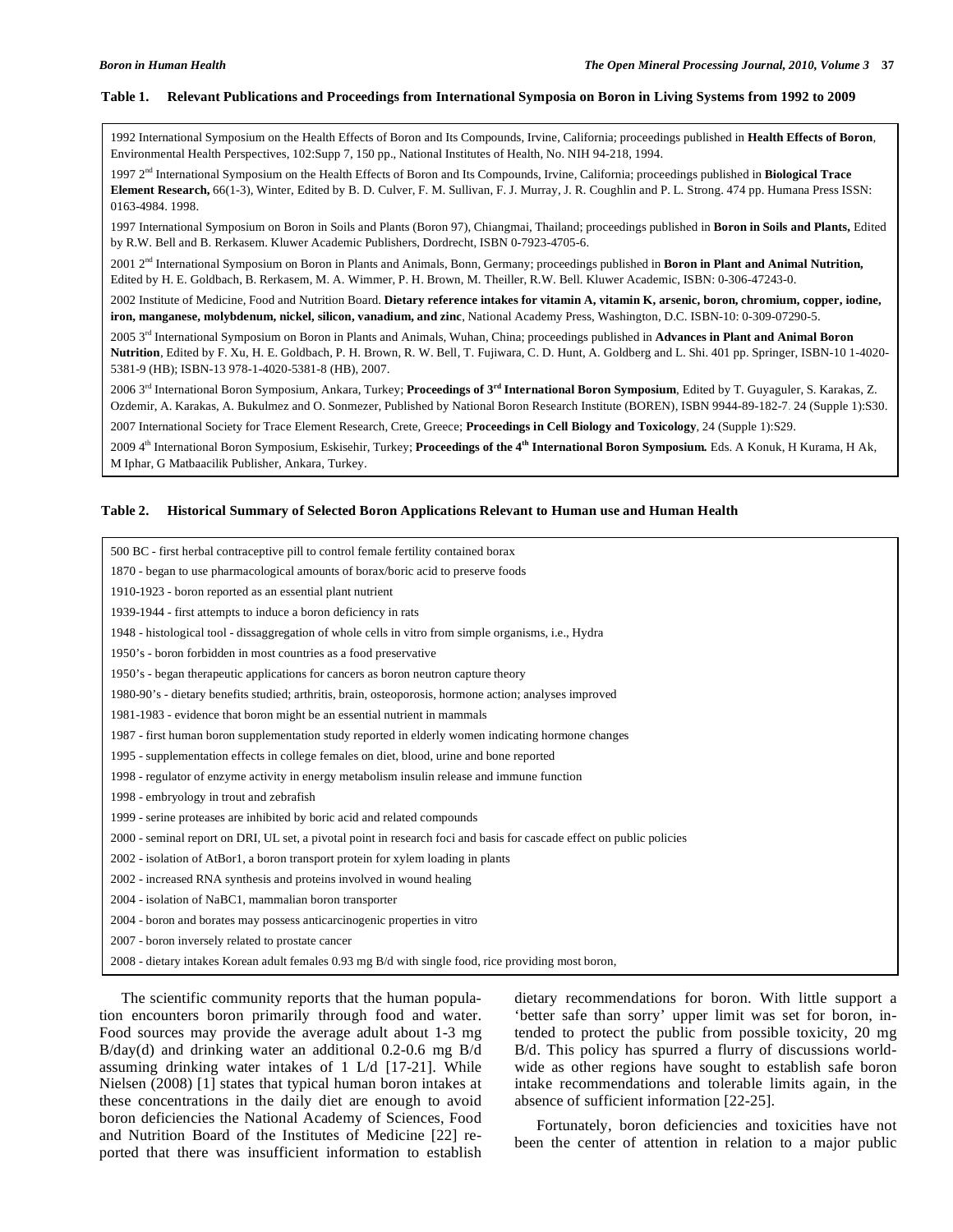health concern. While this is good news, the consequence is that the scientific community has not invested substantially in boron research in living systems, hence, the lack of sufficient information upon which to base public policies. It is now apparent that populations living in boron-rich environments in Turkey may easily intake more than 6-8 mg B daily for a lifetime. Intakes far in excess of this are still possible for populations living where drinking water sources may provide as much as 29 mg B/d from just one liter of water without considering daily intakes from food or supplements. Observations such as these must be considered in addition to animal studies and laboratory assessments as numerous government entities provide guidelines, offer recommendations and set requirements for boron to protect human health, promote production in food crops of economic importance and ultimately to maintain a balance for boron in the ecosystem [5, 8, 22, 26, 27].

 Guidelines limiting boron consumption in humans have primarily been set using extrapolated data from animal studies [28]. While many variables are considered in this process of setting safe limits, such as the use of animal studies, other fundamental questions are also being overlooked. Why do humans need boron? Is boron essential to human metabolism? Do effects of boron on human health depend on how much boron is consumed? More research is needed, and soon, to 1) determine safe ranges of boron intake for optimal health, 2) demonstrate healthful human existence in regions with naturally high deposits of boron, 3) confirm biochemical roles to support essentiality, 4) consider the healthful benefits of boron at typical intake ranges, 5) explore potential preventative and therapeutic uses for boron at pharmacological levels and 6) guide public policy development based on accurate and reliable measures. A general overview of boron in our environment and the human body will precede the discussion of recent research on boron in relation to human health.

### **2. BORON, THE ELEMENT**

 Boron, ubiquitous in the earth's crust, can be found in most soil types as well as in fresh and salt water. While most of the earth's soils have <10 ppm boron the range is from 2 to 100 ppm with the average soil boron concentration reported to be 10 to 20 ppm. While large areas of the world can be boron deficient, high concentrations are found, for example, in parts of the western United States, throughout China, Brazil and Russia. The world's richest deposits of boron are located in a geographic region that stretches from the Mediterranean countries inland to Kazakhstan. Boron concentrations in rocks range from 5 ppm in basalts to 100 ppm in shales. Seawater contains an average of 4.6 ppm boron, but ranges from 0.5 to 9.6 ppm. Freshwaters normally range from  $< 0.01$  to 1.5 ppm, with higher concentrations in regions with high concentrations of boron in soil [29]. Most essential elements that make their way into the human food and water supply are directly derived only from soil minerals. While most environmental sources of boron are geogenic in nature, some trace elements such as boron, iodine, and selenium are supplied in significant amounts to soils by atmospheric transport from the marine environment. Deficiency problems associated with these elements are therefore generally less common in coastal areas than farther inland.

 It has been known for some time that boron is an essential micronutrient for higher plants yet a mechanism through which boron functioned in plants was, until recently, unknown [30-33]. While boron accumulates in aquatic and terrestrial plants it does not magnify through the food-chain. On the other hand deficiencies in plants are often observed for boron [34]. Boron is also a constituent in all phyla of living organisms and its role in most obscure [33, 35]. For some microorganisms, algae, and as stated, higher plants we know boron is essential and although the quantities required are low they are also highly variable and species specific. In other species, including humans, knowing how much boron is needed and what boron does is still being determined.

 In this review the values for boron in living systems, in food, water and other consumable products are the best available. Yet, it is important to relay that these values are constantly reviewed and revised emphasizing the importance of vigilant and 'rolling reviews' of the methods of analysis for all dietary constituents, including boron. It is also important to keep in mind that analytical techniques have greatly improved through the years with recent values reported more credible, reliable and accurate due to improvements in sample collection, storage, and digestion methodologies as well as improved analysis with the use of inductively coupled plasma (ICP) spectroscopy. Additional references to improvements in methodologies will be noted, particularly when food, water and dietary supplements are reviewed.

### **3. STUDYING BORON IN THE HUMAN BODY**

 While most methods of analysis measure the element, boron does not exist in this form in living tissues. Of physiological importance is boric acid (BA), a weak acid with a  $pKa = 9.2$ . Adults with daily boron intakes from food and water sources will typically have plasma boron concentrations of 60  $\mu$ M. Both boric acid and boron (collectively referred to as boron in this communication) are considered to be easily and completely absorbed (95% in humans and rats) when ingested orally and boron appears rapidly as boric acid in blood and body tissues following ingestion and absorption from the gastrointestinal tract [36]. A homeostatic method of regulation is presumed due to rapid excretion of boron in urine, usually within 24 hrs, even with very high intakes. Regardless of the method of administration boron does not persist in the body after exposure [37]. Culver *et al.* (1993, 1996) reported similar findings, stating that boron has a short half-life of about 20 hours [38, 39].

 Intestinally absorbed boron, and the minimal amounts absorbed from the respiratory tract, are evenly distributed in soft tissues, except adipose. Some state that there can be accumulation in bone, yet the most easily accessed samples reflecting intakes are semen and blood. Boron metabolism in the body is not energetically feasible, requiring 523 kJ/mol to break boron-oxygen bonds. Boric acid complexes through cis-diol bonding with various biomolecules are paramount to the molecular effects described later in this review [27].

 As an element ubiquitous in the earth's crust, boron is consequently a natural constituent in the human diet [19]. Most people are exposed to boron through several routes: consumption of private, municipal, or commercial (bottled) sources of drinking water; dietary consumption of crops and other foodstuffs (including beverages and dietary supple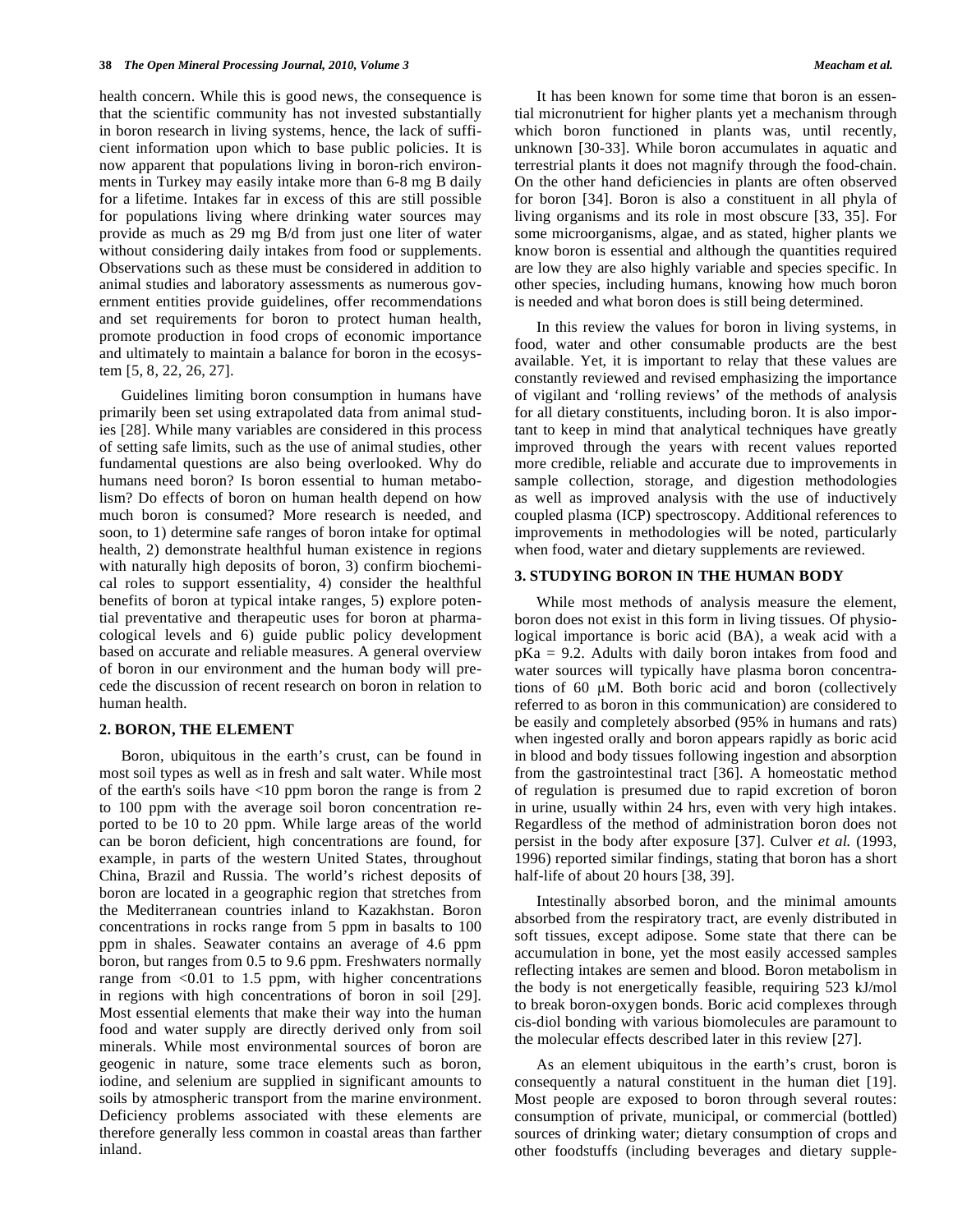ments); inhalation of boron compounds during mining, manufacturing, and other industrial processes; and use of some consumer products, i.e. oral care products, cosmetics, soaps and detergents. The greatest natural exposure to boron for most populations comes from the intake of boron in food. While typical human population daily intakes of boron from food are generally considered to be about 1 mg various age and gender groups differ from the mean with considerable standard deviation (Table **3**). The methodologies employed to determine boron intakes varied considerably. Hunt and Meacham (1998) and Anderson (1994) chemically analyzed food samples but used different sample digestion techniques. Rainey *et al*. (1999) obtained data on boron content of foods consumed from literature values to estimate daily dietary boron intakes. Also, the daily intake of boron by humans can vary widely depending on the proportions of various food groups in the diet. Foods of plant origin, especially fruits, leafy vegetables, nuts and legumes, are rich in boron, as are wine, cider and beer [36] (Table **4**). Previous reviews have reported on boron in the food supply and human dietary intakes, including a multi-country comparison of intakes [17-20, 40]. This review will focus on more recent studies and discussions of methodologies that impact dietary intake estimates.

 By far, the greatest 'exposure' to boron in humans is through dietary intake routes, principally from foods, dietary supplements, and beverages, the most important being water. The inconsistency noted for safe limits and estimated intakes reflects largely the variability of boron in human diets, with boron-poor regions providing less than 0.5 mg B/d and boron-rich environments providing maximal intakes of 29 mg B/d with even higher intakes in rare instances [38, 41-43]. Evolving methods of collecting, processing and analyzing samples and data are also cause for some variability, and even error, when determining boron in our human environment. Before continuing a few comments will be shared on improving methodologies used to estimate boron intakes.

 Due to the trace nature of the element and various analytical nuances boron is somewhat difficult to directly assess in human samples and diet components. Numerous studies have provided human blood, urine and bone density data, including some of our early boron supplementation studies as shared in symposia proceedings (Table **1**) [44-47]. For convenience, more often indirect estimates of total daily boron intakes are made from urinary excretion of boron. While this method is simple these estimates can not account for the turnover, fluctuation in reserves or potential storage of boron in tissues. Obtaining quality data from the sum of boron from water, food, dietary supplements and health care products from direct analyses is expensive, time consuming, and rarely performed yet are considered accurate. The most widely used method of analyses of food components requires entering the foods in amounts consumed, usually from threeday diet records, into software programs utilizing databases of food composition tables. This method depends on having boron content information in the database for all foods consumed [48].

| Avocado          | $14.3 \pm 0.4$ |
|------------------|----------------|
| Peanut butter    | $5.9 \pm 0.2$  |
| Peanuts, dry     | $5.8 \pm 0.6$  |
| Prune juice      | $5.6 \pm 0.0$  |
| Chocolate powder | $4.3 \pm 0.4$  |
| Wine             | $3.6 \pm 0.0$  |
| Granola-raisin   | $3.6 \pm 0.3$  |
| Grape juice      | $3.4 \pm 0.0$  |
| Pecans           | $2.6 \pm 0.1$  |
| Raisin Bran      | $2.6 \pm 0.6$  |

**Table 4. Boron in the Top Ten (ug B/g wet weight) [19]** 

 Another example that emphases the importance of accurate methods arose in a study using computer software databases to determine dietary intakes for boron. Boron intakes were estimated from a single set of diet records analyzed using software from a reputable company which updated their product over time (Table **5**). The trend observed for total energy and fiber is a continually increasing nutrient value with new releases of the software. Other mineral assessments were more variable in the diet over time, for example, calcium, phosphorus, and magnesium. Boron content

| Table 3. | <b>Daily Dietary Boron Intake Assessments in Selected US Populations (µg B/d)</b> |  |
|----------|-----------------------------------------------------------------------------------|--|
|          |                                                                                   |  |

| Population | Hunt and Meacham 1998 [30] | Anderson et al. 1994 [17] | Rainey et al. 1999 [21] |
|------------|----------------------------|---------------------------|-------------------------|
| Toddler    | 548*                       | $730 \pm 30$              | $670 \pm 530$           |
| Adol F     | 594                        | $800 \pm 40$              | $780 \pm 540$           |
| Adol M     | 853                        | $1130 \pm 50$             | $960 \pm 640$           |
| Females    | 690                        | $930 \pm 50$              | $840 \pm 700$           |
| Males      | 890                        | $1210 \pm 70$             | $1070 \pm 860$          |
| Mat F      | 754                        | $1010 \pm 60$             | $970 \pm 690$           |
| Mat M      | 883                        | $1200 \pm 70$             | $1130 \pm 710$          |

\*Values were obtained by summing averaged daily intakes of commonly consumed foods for each age/gender group [19].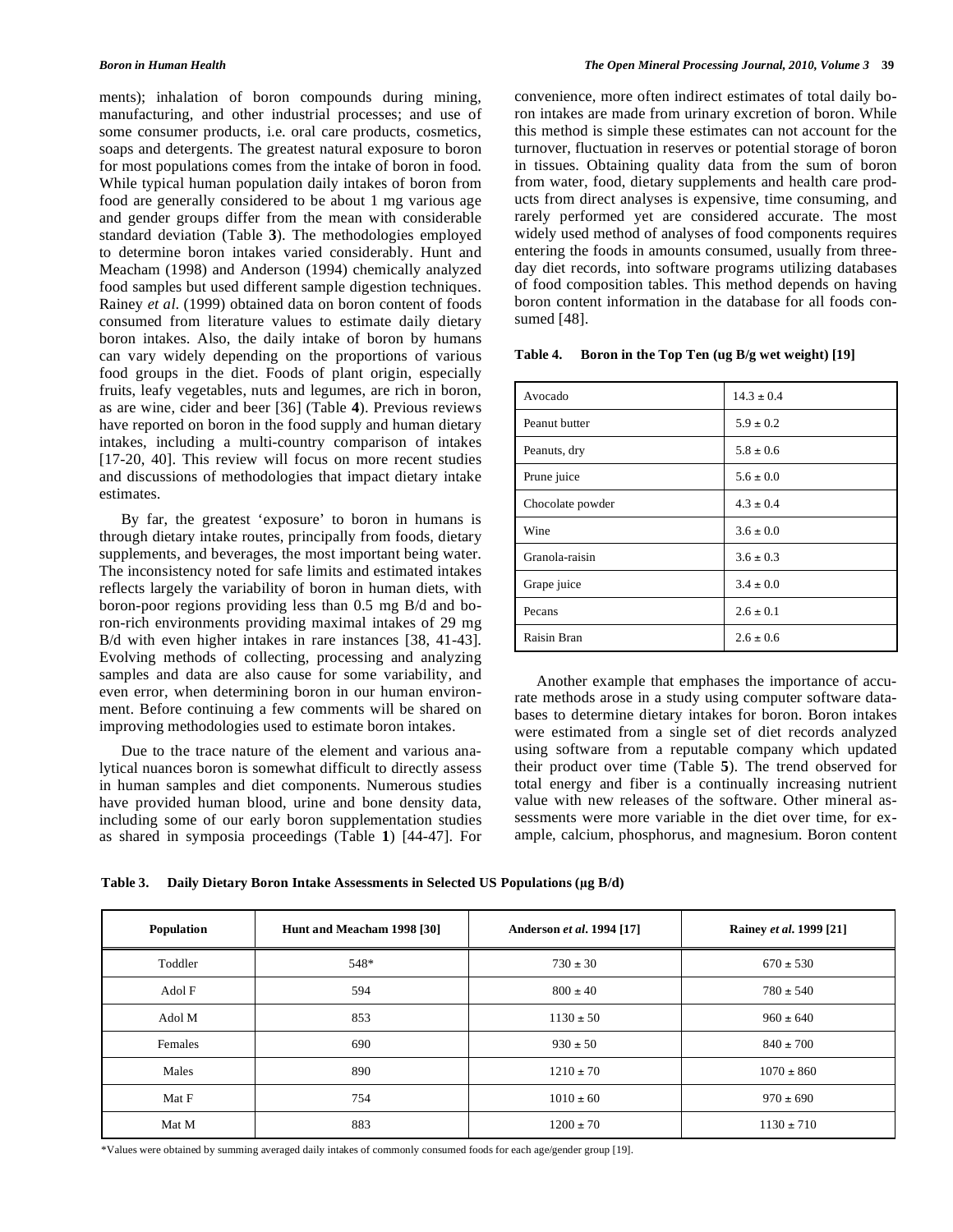| <b>Nutrient Values</b> | <b>Chemical Analysis</b> | <b>Nutritionist III</b> | <b>Nutritionist IV</b> | Food Processor v7.32 | <b>Food Processor v8.1</b> | Food Processor v9.9 |
|------------------------|--------------------------|-------------------------|------------------------|----------------------|----------------------------|---------------------|
| Total energy (kcals)   | 1,425                    | 1,825                   | 1882                   | 2,252                | 2,282                      | 2,535               |
| Dietary Fiber $(g)$    | 36 <sup>a</sup>          | $14^{\rm b}$            |                        | 20                   | 21                         | 24                  |
| Calcium (mg)           | 675                      | 778                     | 823                    | 1140                 | 1170                       | 990                 |
| Phosphorus (mg)        | 885                      | 1057                    |                        | 1096                 | 1022                       | 944                 |
| Magnesium (mg)         | 91                       | 257                     |                        | 441                  | 373                        | 235                 |
| Selenium $(\mu g)$     |                          |                         |                        | 62                   | 62                         | 63                  |
| Boron (mg)             | 1.2                      |                         |                        | 4.5                  | 5.0                        | 5.3                 |

**Table 5. Chemical and Computer Program Analysis of 28 Diet Records from 1990-2008** 

<sup>a</sup> Dietary fiber determined using acid detergent fiber analysis, <sup>b</sup> Dietary fiber determined using neutral detergent fiber analysis.

was available on only 322 foods, or 1.2 % of the 26,000 foods in the database. Further compromising intake accuracy for boron was the discovery that values were reported as mg B/g food rather than  $\mu$ g B/g food, providing higher than expected boron intakes and 'masking' the very limited number of boron concentrations available on foods in the database [40, 49, 50].

 In this particular instance the diet records were from a duplicate plate collection from 28 college females. Subjects recorded and collected a duplicate serving of all foods actually eaten to allow for both chemical and computer software analyses for boron. Over time as new versions of the software program were updated and released the diet records were repeatedly reanalyzed. The findings revealed mean boron intakes of 4.5, 4.97 and 5.25 mg B/d corresponding to three revisions of the program, all considerably higher than the 1.2 mg B/d determined by chemical analysis. The chemical analysis value is more closely aligned than the software program analyses to previous reported estimates of boron intakes in US females. Even if ethnic variability is considered mean intakes of 0.96 mg B/d, ranging from 0.33 to 1.94, are reported for American females and in Mexico estimates are 1.80 mg B/d with a range of 1.16 to 2.62 for the 95th percentile [20]. Even if dietary supplements were to be considered an estimated contribution to daily intake of boron from this source would only add 135  $\mu$ g B/d [51]. Given these comparative estimates the boron intake values determined by the computer software program are inconsistent and 3-4 times higher than chemical analyses and literature values [19, 40, 46, 47, 49, 50, 52].

 It is suspected that the corrected unit errors mentioned above did not carry over to the updated versions of the software program provided by the company. Also, the increase in boron concentrations corresponding to newer versions of software could reflect the inclusion of more boron values as the software databases included more foods, or more foods with boron concentrations with each new revision. Boron intake estimates determined with food composition databases need to be constantly reviewed to improve data quality. Chemical analysis of foods, the accuracy of diet records, and vigilant reporting are needed to improve data quality. Limitations will continue to challenge the quality of human diet research due to inherent challenges when using humans as research subjects, self reported food intake records, robust variability in food and dietary supplements available in retail markets and, unfortunately, human errors. Additionally, with human studies there is always the continual challenge to optimize statistical power by balancing larger subject numbers with less control over free-living subject environments [40, 46, 49].

 Commodity and dietary supplement companies are helping improve dietary intake estimates by voluntarily performing their own food analyses. These values are being added to government and commercial food and supplement composition tables and software databases. Retail marketing may use the information to market the nutritive value of their products. Examples of this use can be seen for several commodities. Pear producers have stated on the product plastic bags that 'pears are a good source of boron'. A recent publication reports that Turkish hazelnut cultivars are good sources of microelements, including boron, ranging in boron content from, 13.63-23.87 mg B/kg (or  $\mu$ g/g) [53]. Avocado producers could provide nutritional information about the fact that avocado has the highest boron content among 200 foods chemically analyzed,  $14.3 \pm 0.4 \,\mu$ g/g [40].

### **3.1. Occupational Exposures to Boron**

 Before discussing how the majority of the human population is exposed to boron, through food, water, and dietary supplements, special consideration is given here to occupational exposures. Occupational exposures to boron, though affecting a small percentage of the human population, provide interesting methods of assessing exposure and help public agencies assess the upper limits of exposure in humans free of adverse health effects. Due to the limited references and varying modalities (diet, airborne, skin, blood, urine) the values are simply reported and compared to baseline values, for example, those obtained at the beginning of work shifts to put the values in context.

 Studies are often conducted in boron mine and related processing facilities. One such study in the United States assessed boron exposures in workers engaged in packaging and shipping borax. Fourteen workers handling borax with low, medium, and high dust exposures were sampled during work shifts for 5 consecutive days. Workers were given diets providing a mean of  $1.35 \pm 0.72$  SD mg B/d boron (US stan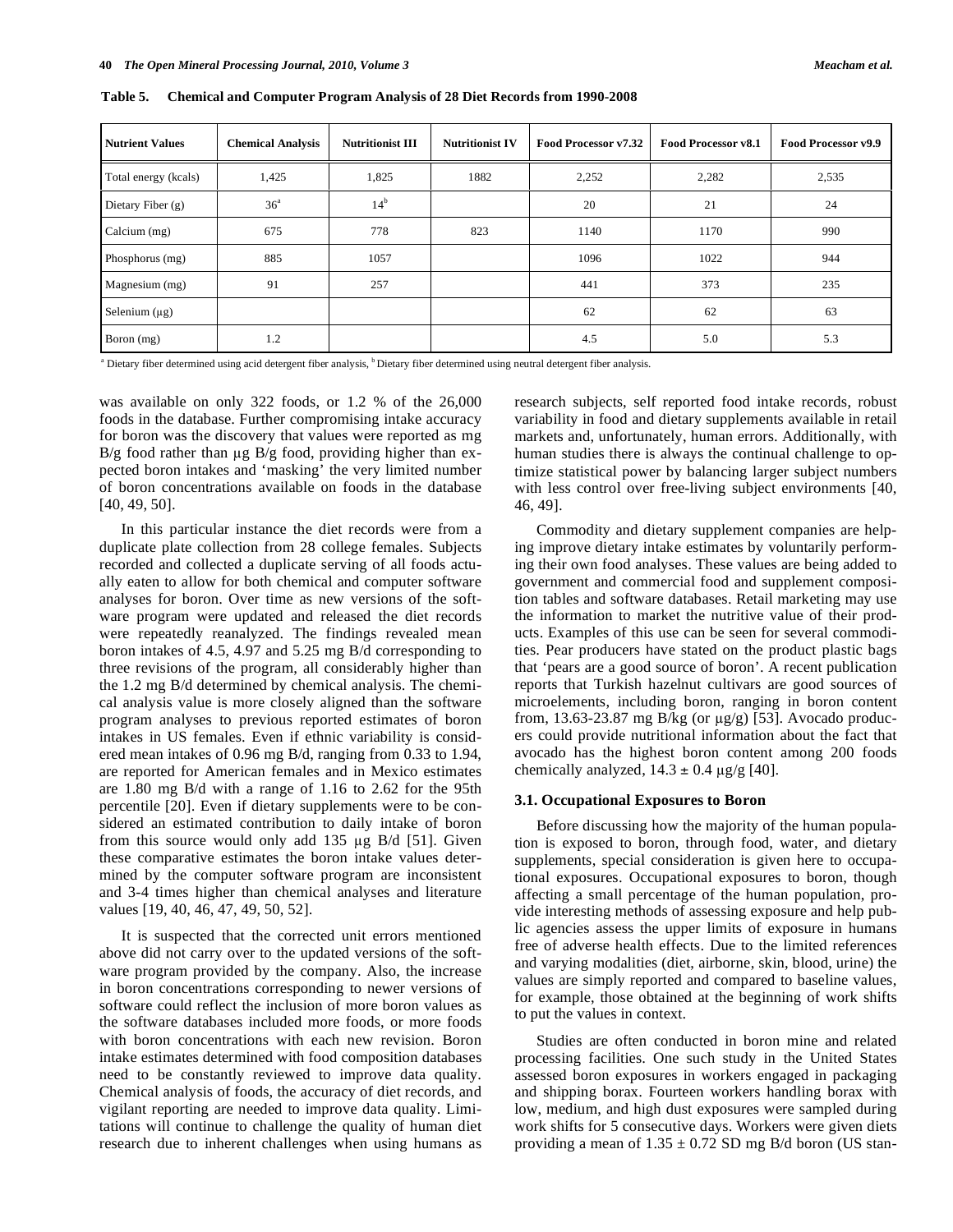dard diets have been determined to be 1.52 mg B/d). Airborne borax concentrations ranged from means of 3.3 mg  $B/m<sup>3</sup>$  to 18 mg  $B/m<sup>3</sup>$ . End-of-shift mean blood boron concentrations ranged from 0.11 to 0.26  $\mu$ g/g, thus most not statistically different from the pre-shift mean of 0.09 and the highest still within the range of values reported in the literature for working adults not occupationally exposed reported in an earlier study [54]. The highest blood boron concentrations reported were also lower by a factor of ten than those reported as safe in animal studies. Combined dietary and airborne boron sources were estimated for high-exposure workers to be 27.9 mg B/d or 0.38 mg B/kg/d without accumulation during 5 days of study. End-of-shift mean urine concentrations ranged from 3.16 to 10.72  $\mu$ g B/mg creatinine (or /1) mL urine) compared to the pre-shift mean concentration of  $2.75 \mu$ g B/mg creatinine and reflected boron exposure better than blood testing**.** 

 Other occupation studies have reported on the relation of respiratory symptoms, pulmonary function, and abnormalities of chest radiographs to estimate exposures of borax dust. In a cross sectional study of 629 actively employed borax workers, 93% of eligible workers, participant exposures ranged from 1.1 mg  $\overline{B/m}^3$  to 14.6 mg  $\overline{B/m}^3$ . Symptoms of acute respiratory irritation such as dryness of mouth, nose, or throat, dry cough, nose bleeds, sore throat, productive cough, shortness of breath, and chest tightness were related to exposures of 4.0 mg  $B/m<sup>3</sup>$  or more and were infrequent at exposures of 1.1 mg  $B/m<sup>3</sup>$ . Symptoms of persistent respiratory irritation were related to exposure among non-smokers. Radiographic abnormalities were uncommon and were not related to dust exposure [55, 56]. Hu *et al*. (1992) studied acute irritant effects of airborne sodium borate dusts on industrial workers. The investigation was carried out in a large borax mining and refining plant [56, 57]. The investigation was carried out in a large borax mining and refining plant. Results from this study showed that current smokers tended to be less sensitive to the exposure to airborne sodium borate dust than nonsmokers. A study of workers exposed occupationally to sodium borates up to levels of 14 mg sodium borates/m<sup>3</sup> (the nuisance dust level is 10 mg B/m<sup>3</sup>) indicated no significant respiratory effects (i.e., nose, eye and throat irritation). No significant difference in response was found between workers exposed to different types of sodium borate dusts. No effect on pulmonary function or other health effects was observed in workers exposed chronically to borates [38, 56, 58].

 Studies have also assessed human exposures to boron through dermal absorption. When a three per cent boric acid solution was incorporated in an anhydrous, wateremulsifying ointment no increase in boron was observed in blood and urine during a period of 1-9 days after a single topical application. The same amount of boric acid incorporated in a water-based jelly resulted in an increase in blood and urine boron concentrations, beginning within 2-6 h after application. The decisive factor was determined to be the degree of liberation of boron from the vehicle. Skin conditions, such as erythema, eczema, or psoriasis are of minor importance to boron skin permeability compared to the characteristics of the vehicle [59]. *In vivo* results show that percutaneous absorption of boron, as boric acid, borax, and disodium octaborate tetrahydrate, through intact human

skin, is low and significantly less than absorption from dietary sources. This very low boron skin absorption makes it apparent that, for the borates tested, irritation and sensitizing contact dermatitis does not occur and use of gloves to prevent systemic uptake is unnecessary. These findings do not apply to abraded or otherwise damaged skin.

 A variety of studies have attempted to identify other areas of concern for human boron exposure. Some borates cause eye irritancy in animals, but in 50 years of occupational exposure no adverse ocular effects have been seen in humans and are not carcinogenic or mutagenic. Culver *et al*. (1996) determined that adverse effects of anorexia, indigestion, and exfoliative dermatitis will be seen with long-term intakes at 5.0 mg B/kg/d. Without available data in the literature for infants it is thought that their responses at very high doses are similar enough to adult responses that it is reasonable to assume that the infant is not more sensitive than the human adult to the effects of boron based on acute exposure effects [39, 60].

### **3.2. Boron in Drinking Water and International Safety Regulations**

 The usual routes of human exposure to boron have been addressed acknowledging that the primary exposure is through dietary intake in most situations. However, due to the variability of boron in drinking water sources around the world this route of exposure deserves additional attention. In some regions of the world the contribution of boron to human intakes through water can be dramatic, consequently having a tremendous impact on daily and lifelong boron intakes. As initially stated in this review the importance of boron in public water supplies has attracted attention of international of public health officials, scientists and policy makers as standards for safe drinking water are being established in the EU [5]. While an exhaustive review of the complexities and policy ramifications of boron in water sources can not fairly be done at this time it is important to acknowledge the concerns related to human health and boron in drinking water, bottled water, natural mineral waters, irrigation water, surface water, ground water, industrial waste water, and agricultural run off. Unfortunately, the values reported for boron by the following world agencies have been derived, again, through varying modalities. This disjointed fashion of reporting makes sharing and comparing information between agencies problematic, contributing to the uncertainty in the science needed to adopt credible policies for boron in drinking water.

 In 2004 the United States (US) National Center for Environmental Assessment (NCEA) of the Environmental Protection Agency (EPA) made an unprecedented announcement reflecting new and more reliable research on boron. They revised the allowable daily dose of boron in water to 14 mg B/d, making the level considered harmless more than twice the previous value. This change was primarily due to a change in how the safety factor is calculated, where the uncertainty factor was reduced from a default factor of 100 to 60. The EPA's use of uncertainty factors is often due to incomplete data, i.e., that needed to account for 1) interindividual or intraspecies variability, 2) extrapolations between species (rats to humans), 3) extrapolations over time to achieve life-time or chronic exposures, 4) extrapolations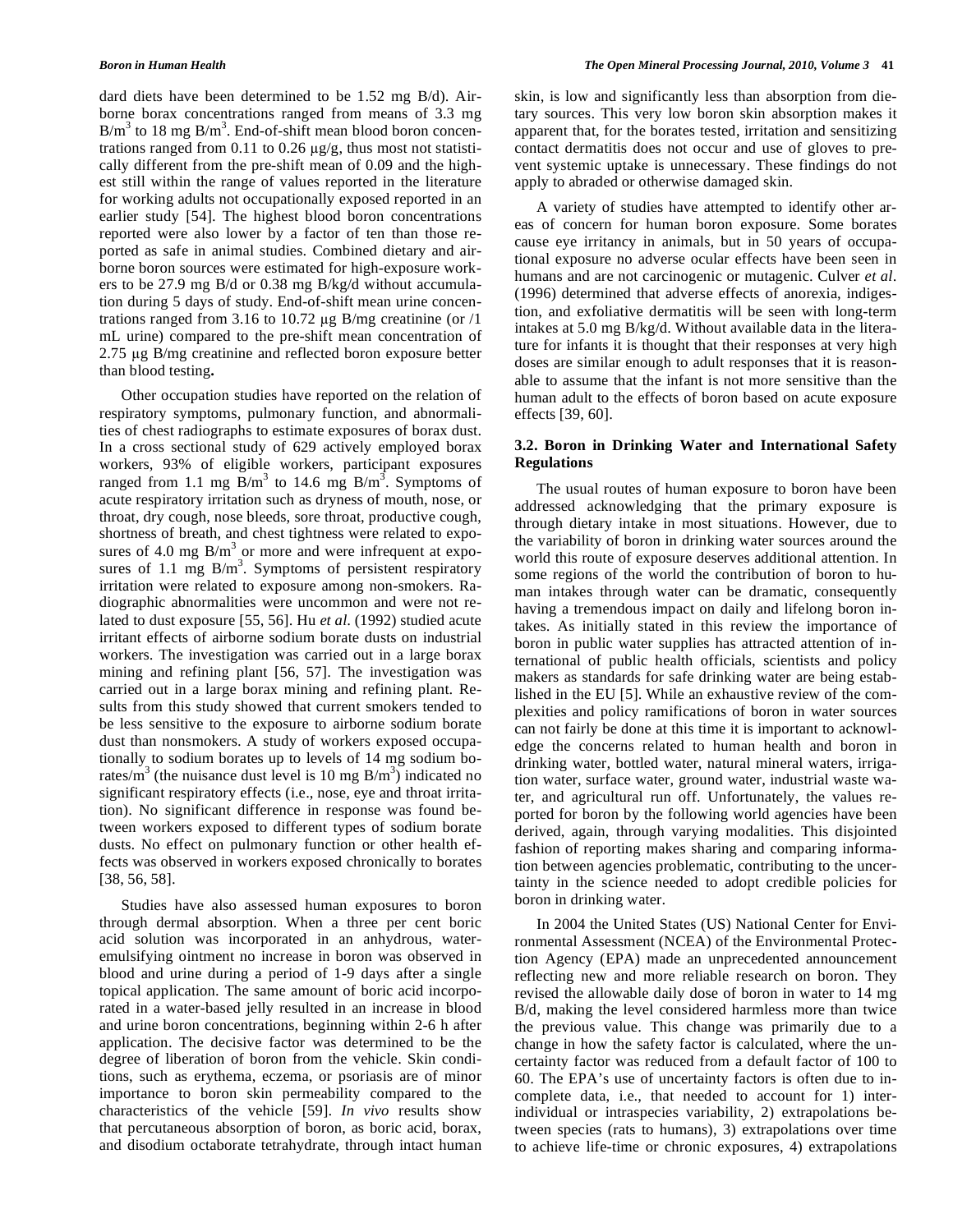from 'low' to 'no' adverse effects, etc. The policy change for boron followed a multi-year assessment of more than 200 studies on boron's health effects, revising and updating the EPA's Integrated Risk Information System which provides information on more than 500 environmental substances. Concerns regarding the flow of boron from industrial sites to drinking water sources prompted the release of updated information and spurred more policy revisions [26, 27, 43].

 More recently European Food Safety Authority (EFSA) rulings related to boron have resulted in first adopting a statement permitting boric acid and sodium borate as a nutrient source of boron and second establishing a maximum concentration of boron in natural mineral waters to avoid health risks. The appropriate panels also confirmed that maximum intakes would not likely be exceeded given that quantities consumed ranged from 0.5 to approximately 2 L water/d in three EU countries. The panels also reviewed the data and determined safe levels of boron intake based on the values of 10 mg B/d for adults and 3 mg for 1-3 yrs; 4 mg for 4-6 yrs; 5 mg for 7-10 yrs; 7 mg for 11-14 yrs; and 9 mg for 15-17 yrs. For children from 1-17 yrs of age a maximum limit of 1.5 mg B/L in bottled water was determined to prevent children from exceeding the upper limit (UL) [2, 61].

 Another US entity, the Agency for Toxic Substances and Disease Registry (ATSDR) of the Centers for Disease Control and Prevention (CDC) stated that "exposure (in animals) to large amounts of boron (about 30 g of boric acid, 1,800 times higher than average intakes in US adults) over short periods of time can affect the stomach, intestines, liver, kidney and brain and can eventually lead to death." This document continues stating that the EPA has determined that lifetime exposure to 1 ppm (1 mg B/L) boron is not expected to cause any adverse effects and exposure levels in drinking water to prevent any adverse effects in a child are 4 ppm (4  $\mu$ g/g or 4 mg B/L) for 1 day or 0.9 ppm (mg B/L) for 10 days. ATSDR also states it is important to consider influences of boron in effluent discharge from industrial activities. Boron has been found in at least 164 of 1,689 National Priorities List sites identified by the Environmental Protection Agency [27].

 In 2002 the United Kingdom (UK) exposure assessment conducted by the Expert Group on Vitamins and Minerals (EGVM) reported on mean boron intakes [36]. The UK considered mean boron intakes to be 1.5 mg B/d and that for the 97.5<sup>th</sup> percentile 2.6 mg B/d with drinking water adding 0.2-0.6 mg B/d [62]. In addition to food and drinking water boron, intakes from dietary supplements were estimated to provide up to 10 mg B/d and cosmetics and consumer products another 0.47 mg B/d providing a maximum total estimated intake from these primary sources of about 14 mg B/d. A Safe Upper Limit (SUL) for a life*-*time was set at 9.6 mg B/d for a 60 kg adult. Although the report was unable to make specific recommendations the maximum estimated boron intake of 3.7 mg B/d provided a safety margin of about 6 mg B/d for the UK population.

 The EU has suggested a standard of 1 mg B/L in drinking water and established the UL for boron (boric acid and borates; 1 mg boric acid provides 0.175 mg boron) at 0.16 mg B/kg body weight per day or about 10 mg B/d for an adult. Using this drinking water standard (1 mg B/d) and assuming a maximum intake of 2 liters of drinking water daily the upper intake level consumed through foods could be about 8 mg B/d before reaching the UL. It should be noted that at the time boron was not on the list of permitted vitamin and mineral dietary supplements in the EU [2].

 The World Health Organization (WHO) considers an acceptable range of intake for total boron 1-13 mg B/d for adults. WHO revised their recommendations for boron standards related to human health in 1998 recommending a Tolerable Intake (TI) of 0.4 mg B/kg body weight/d for humans, about 28 mg B/d for a 70 kg human adult. The revision was prompted by new research and changes in the uncertainty factor (UF) used to reflect the importance of interspecies similarities in pharmacokinetics between rats and humans. Drinking water boron concentrations according to WHO are generally between 0.1-0.3 mg B/L. The WHO recommendation for boron concentrations in drinking water was initially below 0.3 mg B/L (1993) but revised to 0.5 mg B/L in 1998. This was a provisional guideline since 0.3 mg B/L was considered too low to be achieved in some areas with high boron concentrations in natural water sources. Practical means of dilution with low boron waters, or desalination or other means of protecting the water source, i.e., reducing the boron used in detergents, etc., are not always economical or feasible [23, 24, 63, 64].

 New data, with recommendations from the US and completion of the rolling revision of the WHO Guidelines for Drinking-Water Quality have resulted in an even more recent release as of November 2009. The draft document on boron in safe drinking water reports a guideline value increase from the provisional 0.5 to 2.4 mg B/L. The background document further states that in some desalinated supplies and in areas with high natural boron levels local regulatory and health authorities should give further consideration to values in excess of 2.4 mg B/L prior to making recommendations. In 1998 WHO made the provisional boron intake recommendation with the following statements for applying this TI: "1) Water and food guideline values should be based on the TI provided by this document; 2) TI should be applied with the understanding that boron may provide a physiological benefit for human health; 3) It should be recognized in applying standards that boron is essential for some constituents of the environment (e.g. boron is an essential micronutrient for higher plants); 4) Dietary supplements that exceed the TI should be avoided" [23, 62, 64, 65].

### *3.2.1. What Happens when Boron in Natural Drinking Water Sources Exceeds Recommendations?*

 In the EU one study reported that 10% of 600 drinking water sources analyzed had boron concentrations that exceed the safe 1 mg B/L guideline [5]. Likewise, other locales around the world have drinking water sources with boron concentrations that exceed allowable levels set for safety by governing agencies. Setting standards, for example in the EU, where all member states are expected to comply is not easy, particularly when the natural boron concentrations in drinking water sources vary tremendously. This has prompted a need for review and the latest 'relaxed' policy revisions stem from research findings; improved knowledge of boron intakes, improvements in determining uncertainty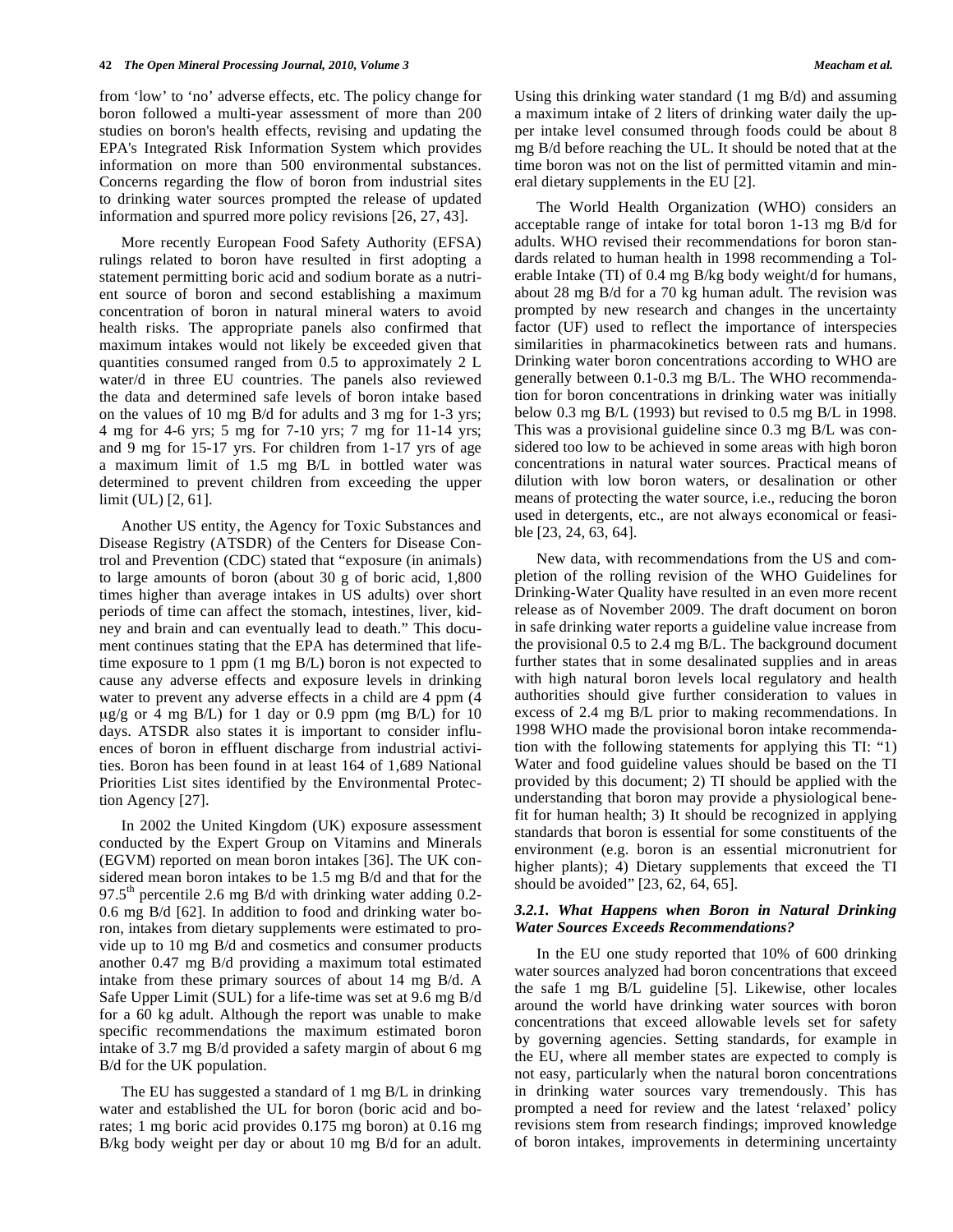factors, high and variable concentrations in sea water compared to surface and ground water sources (ocean boron means near 4.5 mg B/L with maximums up to 7 mg B/L) and, very importantly, poor boron removal rates in desalination processes. Ground water boron is also quite variable, being high in areas with granitic or volcanic rocks, or large accumulations of evaporates (geogenic sources) or where wastewater discharges (anthropogenic sources) impact water sources.

 The regulatory problems with enforcing compliance to new and revised standards for drinking water, particularly for the relatively newly formed EU were unanticipated and bring a new focus to boron research in regard to human health and public policy. At the base of the problem is scientific uncertainty emanating from 1) a lack of information on normal boron intakes/exposures and levels considered optimal to human health, 2) a need to identify the source(s) of boron, natural or anthropogenic, and 3) ways to reduce concentrations to achieve recommended levels especially in drinking water. Given these general dietary concerns, boron intake research also must address additional concerns. One concern is the contribution from bottled waters. Another concern unique to diet research is dealing with water sources that provide more than recommendations suggest. The consequences of a few recent scenarios are shared here acknowledging that selling water is a business, and likewise so is selling dietary supplements. Both market commodities have added to the complexities of safe guarding the public from over consumption of the trace element, boron.

 Special concerns for boron in drinking water are shared through the scenarios presented below from Italy, Cyprus, and China and illustrate the political and economic consequences of high boron concentrations in water supplies. It is important to note also that in Turkey several early observations by others [10, 11, 13] have important findings that demonstrate that high boron levels in drinking water, and consequently foods, did not negatively impact human health. In a study of a highly exposed population in Turkey, where exposure comes mainly from naturally high levels of B in drinking water (up to 29 mg B/L) as well as from mining and production**,** no adverse effect has been reported on fertility and general health in over three generations**.** More extensive discussions of these studies are provided in symposia proceedings (Table **1**) and this special publication. To the contrary, more recent findings are showing protective effects of high boron in drinking water in epidemiological studies in Turkish women where indices of cervical cancer are lower than in other populations. Korkmaz *et al*. share these observations in more detail in this special issue publication [8, 9, 11-14, 40, 49].

 To appreciate the economical impact of boron policies data from China on bottled water report increased from 5.5 billion L in 2000 to 8.1 billion in 2009 [7]. Little is known about the analysis of the water from bottled water sales. Usually analysis of tap water originating from ground and surface water sources reflect drinking water values since water treatment facilities do not easily remove boron. Boron removal processes are difficult and incredibly expensive in areas with naturally high boron concentrations in water making achieving the standards set for safe consumption difficult to accomplish. The situations below demonstrate the need

for continued research not only for the sake of science but to reveal normal exposures, guide future dietary recommendations and support public policies.

### *Tuscany, Italy and Cyprus*

 Italy, especially the Tuscan region, is the heart of the proclaimed healthy Mediterranean Diet (possibly due to the olive oil, 'al dente' pasta, fresh fruits and vegetables, and red wine, most rich dietary sources of boron [46]) and is now faced with a different health concern. They cannot easily achieve the safe drinking water standard set by the EU Drinking Water Directives as a result of the accession of member states. The Cornia River basin in Tuscany, Italy is the primary source of drinking water for the region with a boron concentration reaching 8 mg B/L water. The boron concentrations in 30% of local ground water exceeded the directive of 1 mg B/L. This is a national problem for Cyprus, the third largest island in the Mediterranean, as all of the regional water supply is affected by natural and anthropogenic sources of boron resulting in boron concentrations of 13 mg B/L [5, 66, 67].

 In Cyprus and Tuscany these issues are confounded by the exploitation of ground water, with the rate of removal exceeding the rate of replacement due to increases in human population and a reduction in rain fall lowering the water tables, and the infiltration of seawater (4.5 mg B/L). The EU standard is requiring compliance, yet the uncertainty of the damage to human health makes supporting the regulation difficult since for generations the population has not suffered or even noted risks to human health possibly related to boron. Scientific uncertainty focused not only on the uncertainty regarding the health effects of boron but also uncertainty regarding the source of water boron. Ironically, or maybe coincidentally, as a result of Ancel Key's Seven Countries Study Italy, as well as other Mediterranean countries like Turkey, have enjoyed the accolades of being considered some of the healthiest in the world [5, 66-68].

## *China*

 Recently, a very thorough assessment using the most up to date procedures of water boron was made in China from 98 public drinking water sources from 49 cities, 42 brands of bottled water from retailers in several cities and 58 water samples from boron industrial areas [7]. The public water values ranged from  $0.003$  to  $0.337$  mg B/L (mean =  $0.046$ ) mg B/L), with mineral and pure bottled water means of 0.052 and 0.028 mg B/L, respectively. In surface water the highest boron concentrations were (0.246 mg B/L) and for ground water (0.337 mg B/L) where the use of boron fertilizer and commodities are thought to be high. In boron industrial areas, mean concentrations in surface water and ground water were 1.28 mg B/L (ranging from 0.007 to3.8 mg B/L) and 18.3 mg B/L (ranging from 0.015 to140 mg B/L), respectively, reflecting boron pollution in the local water system from boron industries. The highest value is 140 mg B/L, which is 46.7 times higher than the boron standard for agricultural irrigation of China (3 mg B/L).

 The limit for total daily boron intake suggested by international agencies is 13 mg B/d. If individuals daily drink 2 L of water the boron concentration in drinking water should be lower than 6.5 mg B/L. Six of 26 samples from boron expo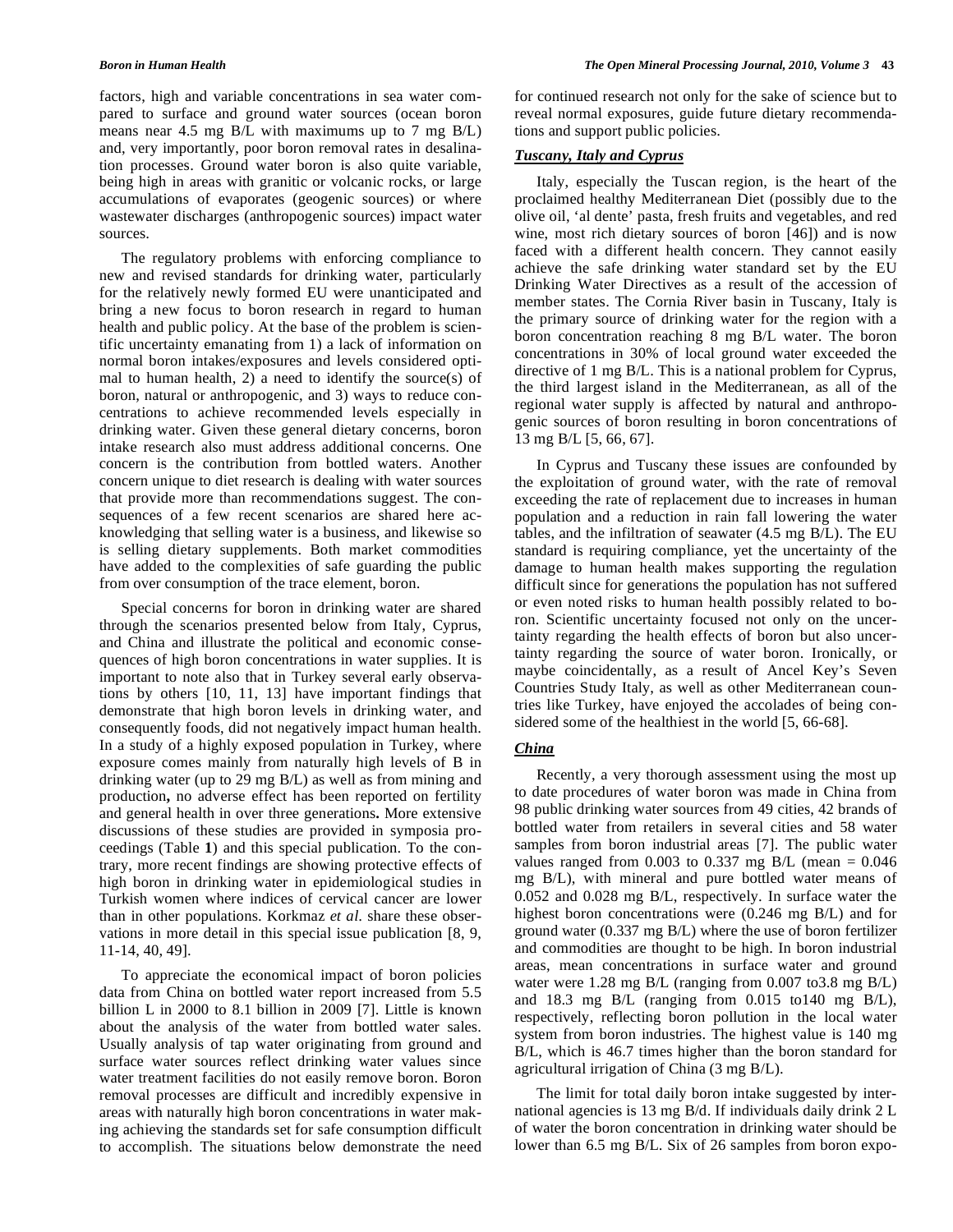sure sites in this investigation had boron concentrations exceeding this value potentially inviting hazards to human health. While generally the, boron concentrations in all tested water samples are below the standard set in China for public drinking water sources (0.5 mg B/L) the investigators recommended that boron industrial water in China may need to be regulated [7, 65].

 Globally, boron concentrations in both surface water and ground water can vary substantially depending on different geographic regions. Most boron concentrations in fresh water are less than 0.1 mg B/L; however, in areas with boron rich soils, boron concentrations in surface water may be as high as 26 mg B/L [65].

### **3.3. Boron in Dietary Supplements, the "Wild Card"**

 Although highly variable, globally, boron intakes for adults eating standard diets can be considered to be roughly 1-2 mg B/d. The WHO reports safe daily intakes ranging from 1-13 mg B and others suggest that intakes not exceed 28 mg B/d [65]. To achieve the most accurate assessments of total boron ingested all routes of entry, beyond food and water, need to be considered. In previous reviews others have reported on occupational exposures and atmospheric sources, acknowledging that these exposure routes are nominal in terms of exposure and rarely impact the general public [6, 7, 26-28, 34, 69-71]. The majority of the human population is exposed to boron through daily living, experiencing boron exposure primarily from food, beverages and other voluntarily consumed products such as dietary supplements and personal care products. While estimates of boron intake from health care products can also be considered to make a nominal contribution to daily boron exposures, dietary supplements are a 'wild card'. The boron in dietary supplements and personal care products is almost 100% absorbable through epithelial membranes of the mouth, vagina, and anus. Often nutrient assessments by health professionals do not take into consideration the consumption of elements from these products, overlooking potential health hazards of mineral toxicities or drug nutrient interactions, and even the possibilities of improvements from supplementation attributed inappropriately to prescription medications [22, 40, 49, 50, 72, 73].

 Only a few dietary boron supplementation studies have been performed in humans. The boron supplementation study performed in postmenopausal women at Grand Forks Human Nutrition Research Center, in Grand Forks, North Dakota is credited with spurring renewed interest in boron as a healthfully beneficial nutrient. This well controlled study in 14 subjects reported 'marked', but not statistically significant, elevations in testosterone. This finding prompted a study in male body builders in which the increased testosterone as a result of boron supplementation could not be replicated [74]. A third supplementation study randomly provided capsules containing either placebos of corn starch or 3 mg boron in a double blind study with 17 college female athletes and 11 sedentary controls. Participants in the year-long intervention had total mean daily boron intakes greater than 4 mg B/d. Blood, urine and diets were assessed by ICP mass spectroscopy analysis on samples collected during the first, fifth and tenth months. Effects on bone were determined with dual photon absorptiometry. Although no outstanding effects were noted in blood hormones and minerals females consuming diets considered adequate, meeting recommendations for 7 of 8 key nutrients, demonstrated a 20% higher boron intake than the average intake from all subjects. Those achieving adequate diets had higher intakes of fruits and vegetables, known to be good sources of boron. The athletes had lower percent body fat and higher aerobic capacities than sedentary controls. Athletic subjects consumed more boron in their normal diets than sedentary subjects; all other dietary measures were similar between the two groups [40, 40, 46, 47, 49, 50, 52].

 Few studies have considered dietary boron supplementation when assessing boron intakes. Thus, agencies such as The European Food Safety Authority concluded in 2009 that there is insufficient scientific evidence to support that a cause and effect relationship has been established between the consumption of boron and the maintenance of normal bone and normal joints [75]. Acquiring scientific evidence of boron supplementation efficacy is further limited due to the variability in internationally regulations impacting the availability of boron to consumers. In many countries, i.e., Switzerland, there are no approved over the counter products registered that include boron. In other countries the ingredient content, as well as the claims legally allowed to accompany dietary supplement products, may not be regulated at all.

 US and Canadian agencies do not allow the use of specific structure-function claims for boron [22]. Here, again, country by country legislation regarding dietary supplement marketing claims varies widely. In Australia the Therapeutic Goods Administration has licensed 14 oral boron containing over the counter supplements providing doses of less than or equal to 3 mg B/d. Some boron containing products for adults are authorized to use specific structure-function claims, i.e., 1) Boron is important for bone metabolism and the calcification of bones. It affects calcium, magnesium, and phosphorus levels, 2) Boron and vitamin D facilitate the utilization of calcium, 3) Boron is a trace mineral involved with the efficient absorption of calcium in the body, 4) Calcium plus minerals such as boron and magnesium are needed for optimum bone mineralization. Otherwise there are no other precautions specific to labeling for boron other than that the products are for adults only [76].

 In the United Kingdom boron is present in a number of multi-vitamin and mineral food supplements at levels up to 10 mg, but not in licensed medicines. The safe upper level for daily lifetime consumption of boron was determined in the UK as 9.6 mg for a 60 kg adult. The maximum estimated boron intake was 14 mg B/d with water providing only 0.6 mg B/d, dietary supplements providing 10 mg B/d and cosmetic and consumer products 0.47 mg B/d. Recently, the Scientific Panel on Dietetic Products, Nutrition and Allergies (2004) established a UL for boron intake ranging from 3-10 mg B/d, depending on the age category of individuals. They state that although boron intakes from food and water in the UK are below the UL, the consumption of some supplements containing boron (up to 10 mg B/d) may lead to intakes that exceed the UL. Therefore, intake values from food, water and consumer products (estimated to be up to 3.7 mg B/d)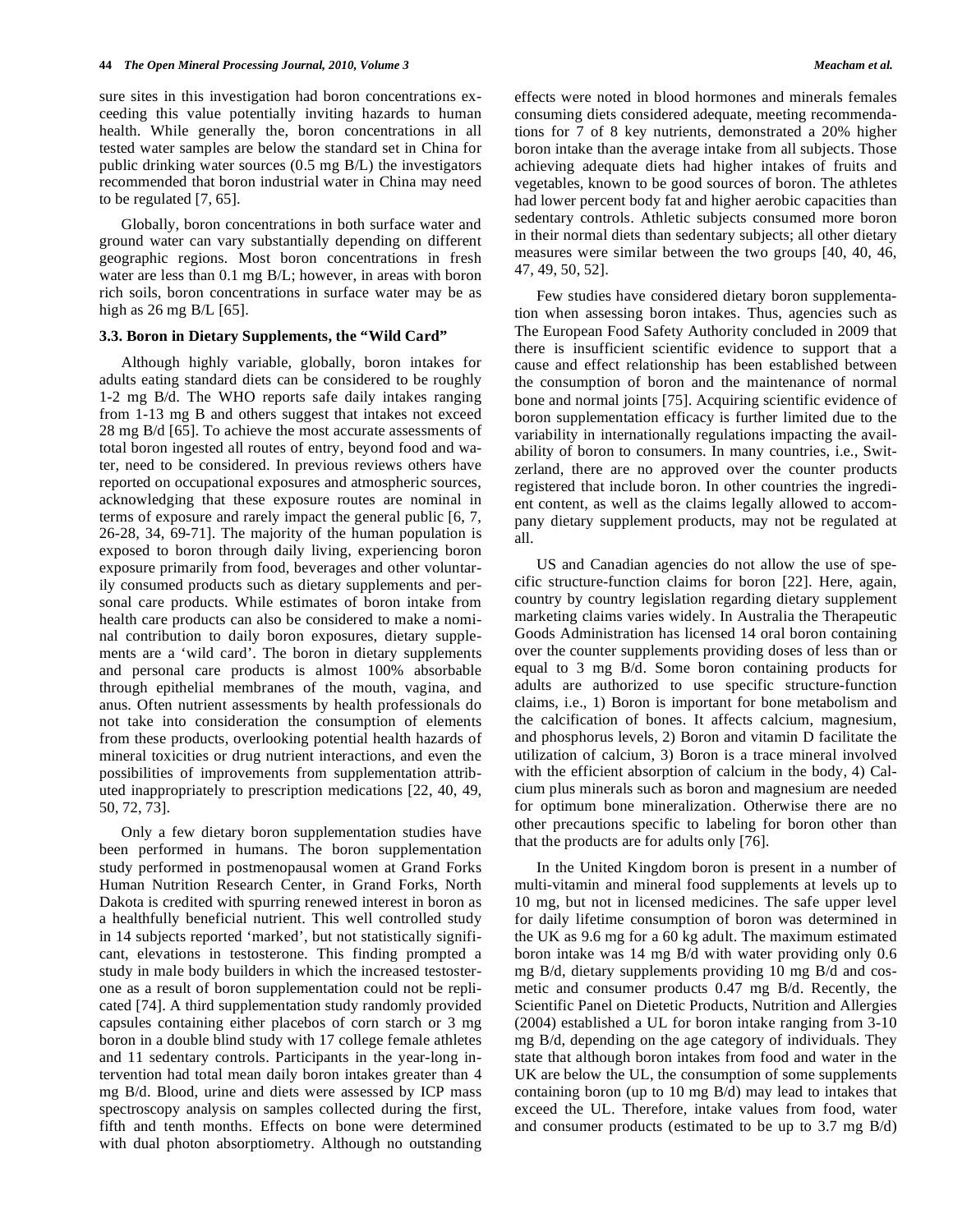were subtracted to provide a recommended limit of 6 mg B/d for supplemental intake [36, 61].

 For comparison several other country recommendations are presented. The Singapore Health Authority has adopted the EGVM (2003) recommendation (2007). In Switzerland, in 1994 the Swiss Authority questioned the risk/benefit ratio of boron and its salts. At present there are no approved over the counter products including vitamin and mineral supplements registered containing boron in Switzerland. The European Union's European Food Safety Authority (2004) set a UL of 10 mg B/d for adults and stated that on the basis of safety boric acid and sodium borate are suitable for use in foods for particular nutritional purposes, food supplements and foods intended for the general population providing the UL is not exceeded [23]. In the US prior to 1994 dietary supplement availability was very limited. Since 1994 and the passage of the Dietary Supplement and Health Education Act (DSHEA) the supplement industry has experienced dramatic consumer sales and, consequently, made a tremendous impact on consumers' nutrient intakes. Nutrient intakes no longer reflect the 'natural' nutrient distributions found in foods due to the self-selecting decisions to consume dietary supplements [2, 61, 77].

 In an effort to provide dietary guidance for these products the US National Library of Medicine Dietary Supplements Labels Database compiled a list of dietary supplements and provided information about ingredients, health claims, costs, manufacturers, etc. When accessed in April 2008 the database offered information about label ingredients for more than 2,000 selected brands of dietary supplements. Boron was included on 107 commercial product labels; only three products included boron in the product name on the label. By August 2009 this database listed twice as many products with boron on the ingredient list, 224 of the more than 3,000 products included. Boron ranged from  $0.07 \mu g$  to 3 mg B/unit in 203 products and only 3 products contained 3 mg B/unit. An additional 42 products on the list had 'borate' on the label [2, 61, 77].

 Initially, the 2009 list showed a maximum value of 60 mg boron for a single product. After contacting the company they confirmed a suspected error in reporting and corrected the value to  $750 \mu g/15$  ml unit for the liquid mineral supplement that sold for US \$29.90/bottle (62 units/bottle, 15 ml/unit). When the 203 product list was averaged with the 60 mg boron/unit the mean boron content was 804.7  $\mu$ g/unit ( $\pm$ 4505.8 SD,  $\pm$  95.2 SE, median 333); correcting the erroneous value to 750  $\mu$ g/unit lowered the list mean to 512.8  $\mu$ g/unit  $(\pm 505.9 \text{ SD}, \pm 35.5 \text{ SE}, \text{median } 333)$  [2, 61, 77].

 What does this mean for dietary supplement consumers? A study conducted in Las Vegas about 5 years after the approval of DSHEA will help illustrate its impact on consumer preferences for dietary supplements. In an osteoporosis study of elderly females (71  $\pm$  10.2 yr of age) 85% of 39 participants reported consuming 1-19 dietary supplements daily. Information concerning the specific supplement contents was not available to investigators, thus actual total nutrient contributions from these products was not determined. However, when boron intakes were estimated using the average, 0.5 mg B/unit it is conceivable that a subject consuming 19 products could theoretically intake 20 mg B/d, the UL, or

more from supplements alone. For the elderly this is particularly disturbing due to the likelihood that there maybe food and drug interactions to consider as well as concerns with fluid and food intakes, not to mention age-associated concerns with altered metabolism [40, 49, 50, 73].

 The Dietary Supplement Label Database website also provides additional information for consumers about dietary claims. The supplement database grades the evidence available to support the claims made by manufacturers. On their product labels manufacturers state that the claims made have been tested in humans or animals and "safety and effectiveness have not always been proven." "Some of these conditions are potentially serious, and should be evaluated by a qualified healthcare provider." In addition to these statements on safety and efficacy a grade and grading key scale is provided. For boron the claims provided were graded as follows: a "C" for hormone regulation, improving cognitive function, osteoarthritis, osteoporosis, vaginitis and a grade of "D" for bodybuilding aid (increasing testosterone), menopausal symptoms, prevention of blood clotting (coagulations), and psoriasis (boric acid ointment). "C" grades represent "unclear scientific evidence for use" and "D" grades reflect "fair scientific evidence against its use". It is not known if the general public is aware of this knowledge source, or if they consult this site  $[2, 61, 77]$ .

 To further examine the availability of boron through dietary supplements an analytical study was conducted using high resolution ICP mass spectroscopy analysis. Boron was found in commercial products that did not list boron on the label. Samples and certified reference materials, oyster tissue and tomato leaf (National Institute of Standards and Technology 1566b and 1573, respectively) were digested using nitric acid with a microwave digestion system. Preliminary data provided the following concentrations (in  $\mu$ g B/g dietary supplement) in St. John's Wart (57.0), Siberian Ginseng (19.0), Dong Quai (0.5), a multivitamin and mineral supplement (152) and a commercial product sold as an ergogenic aid (137). American consumers often purchase multiple dietary supplements, particularly those suffering from diseases such as osteoporosis or cancer (Table **6**) [73].

 Dietary supplement popularity will likely increase unless tighter regulations are imposed and it will be difficult to anticipate what products and what elements will be forthcoming and contributing to dietary intakes, particularly for minerals. The following illustrates this point. A recent press release announced the "first organic chia enters US market". Chia seeds are ancient grains that contain, many substances, including boron. Chia seeds are one of 515 new ancient grains marketed in 2007. This represents a five-fold increase over products with similar ingredients in 2004 [78].

 Another marketing advertisement for a sea-source of calcium claimed the product "is the first to show increases in bone density" because of naturally occurring nutrients, including boron, in the algae-based product from Latin America. A Nevada based company selling this product had sales of \$71,476 in four weeks in the Netherlands, UK, Canada, Australia and some Asian countries [79].

 As with dietary supplements, unsuspected sources of boron will enter the food supply. There will continue to be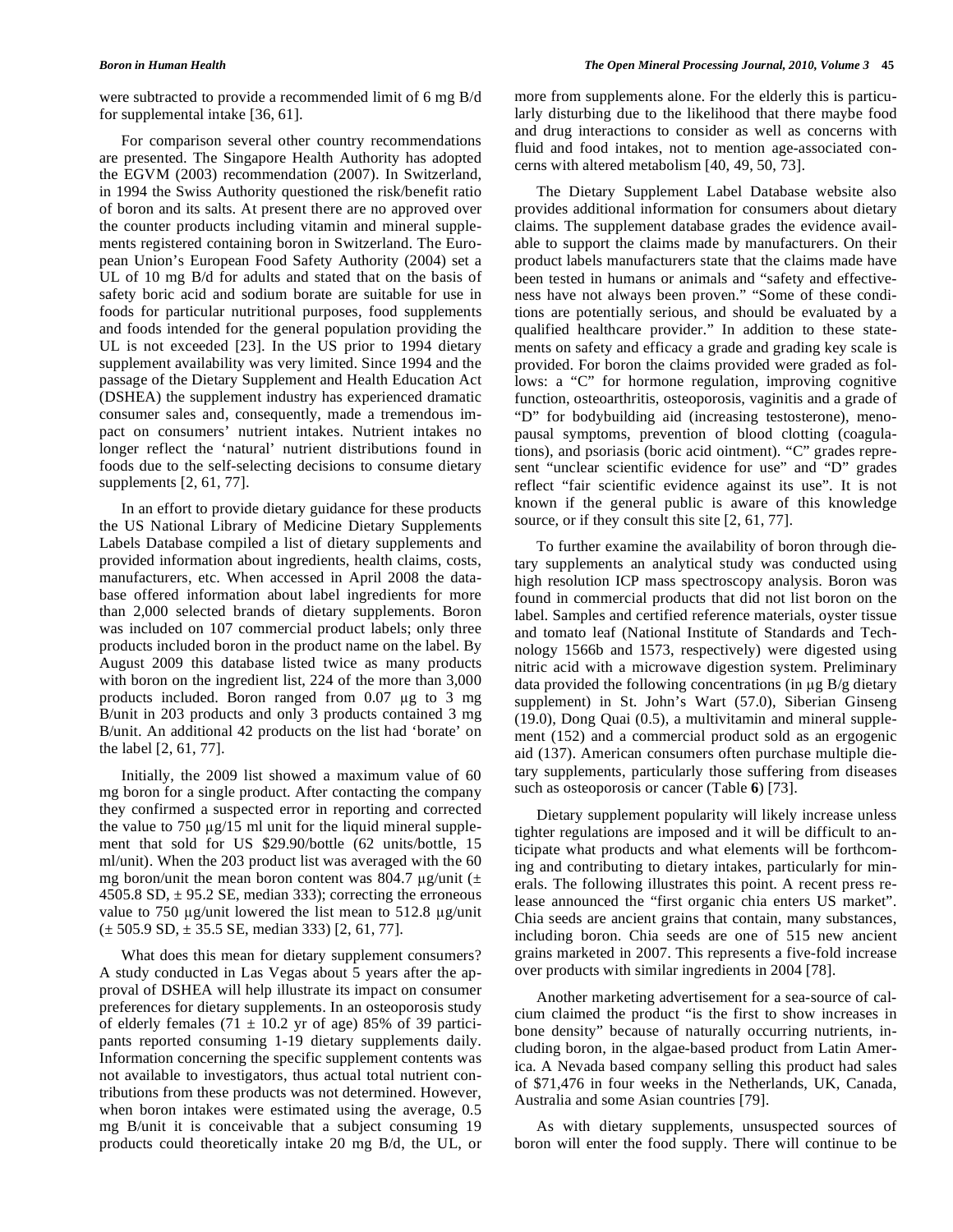| B                | Mg  | Al  | Mn   |      |
|------------------|-----|-----|------|------|
| Siberian Ginseng | 19  | 0.3 | 873  | 150  |
| Dong Quai        | 0.5 | 0.3 | 704  | 141  |
| St. John's Wort  | 67  | 0.3 | 51   | 783  |
| Vitamin/Mineral  | 152 | 47  | 631  | 6091 |
| Ergogenic Aid    | 107 | 15  | 1581 | 547  |

**Table 6. Elements in Selected Dietary Supplements (g/d)** 

Meacham *et al*., 2002, American Institute for Cancer Research, World Cancer Research Fund International, Washington, D.C. [73].

an overwhelming challenge to obtain data on trace elements, like boron, as new products enter the market. The quality of this scientific base, upon which we estimate human intakes and design public policies, is no better than the quality of the information reported. Already, information critical to this review of boron, just one trace element in the human diet, with a 'light' appearance in the literature has been subject to perplexing errors detected on product labels, on government supported websites and decimal errors in databases used by commercial software compounding the inherent complexities of dealing with accuracy in human diet research.

### *3.3.1. How Much Boron is Needed for Optimal Health?*

 For all essential nutrients at low intakes signs of deficiencies appear and at excessive intakes signs of toxicities have been reported. The typical graphic representing healthful intake of nutrients is depicted in Fig. (**1**). The Dietary Reference Intake (DRI) panels identify the highest level of daily nutrient intake that is likely to pose no risk of adverse health effects for almost all individuals in the general population as the UL. The Estimated Average Requirement (EAR) is the intake at which the risk of inadequacy is 0.5 (50%) to an individual. The intake, at which risk of inadequacy is very small, meeting the needs of more than 97 to 98 percent of individuals, is the Recommended Dietary Allowance (RDA) (Fig. **1**). It's all 'a matter of dose', and the dose varies for each element in the diet to prevent deficiencies, toxicities and meet the optimal recommendations for health in the human diet [22].

 For boron the EAR and RDA have not been confirmed [22]. Most agree that the majority of the human population consumes enough of this trace element to avoid deficiencies if consuming approximately 1 mg B/d, thus, boron deficiencies are not a public health concern as we have noted in this review. Also, having examined the various routes by which humans have been consuming, or been exposed to, boron, again, the likelihood is quite low that boron toxicities are potential public health concerns. Yet, it is still possible that boron toxicities could appear if intakes, for example through voluntary dietary supplements become excessive, or if dramatic changes in water supplies occur by geogenic or anthropogenic activities, etc. [26, 27].

 However, as stated earlier, in the absence of sufficient evidence experts adopted a 'better safe than sorry' approach to preventing toxicities, setting an UL of 20 mg B/d. In 2000 the US and Canadian panel stated that the *human* database was not adequate for establishing an UL and no *human* data were available comparable to those observed in animals, especially for sensitive populations illuminating developmental and reproductive effects [28, 37, 70].

 Murray and Schlekat (2004) [28] provided an interesting case study of processes used to determine the broad range of tolerable daily B intakes recommended. They carefully examined reports between 1995 and 2002 recommending safe boron intake recommendations that ranged from 10-24 and 12-28 mg B/day for 60-kg women and 70-kg men, respectively. The case study including agencies mentioned above;



Fig. (1). Relative positions of selected Dietary Reference Intake values on a curve showing intake versus risk. NOTE: EAR = Estimated Average Requirement; RDA = Recommended Dietary Allowance; UL = Tolerable Upper Intake Level. (From Dietary Reference Intakes for Calcium, Phosphorus, Magnesium, Vitamin D, and Fluoride. 1997. In: *National Academy of Sciences. Institute of Medicine. Food and Nutrition Board, pg 24,*Fig. 1-2.) [22].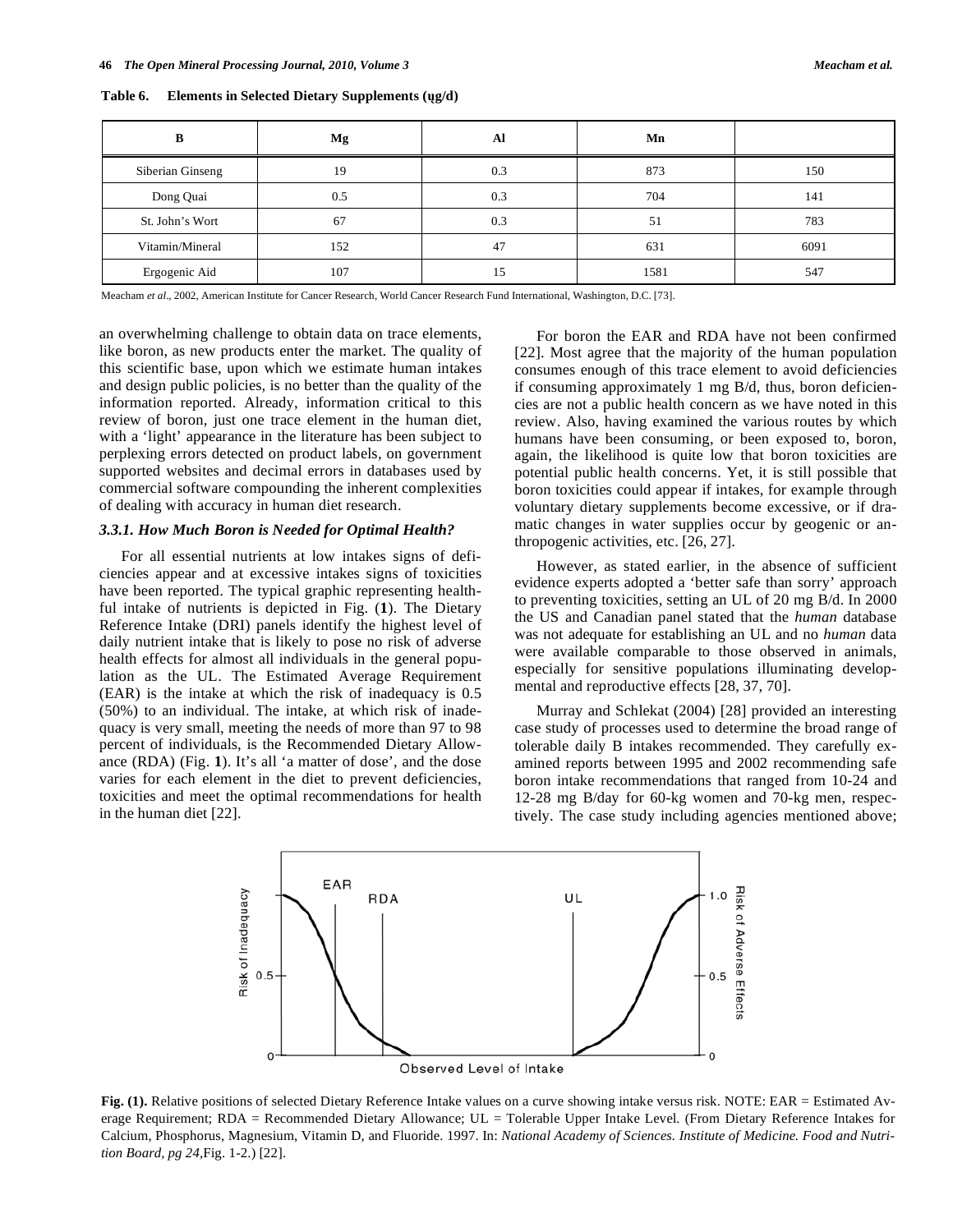the Institute for Evaluating Health Risks (IEHR 1995), European Centre for Ecotoxicology and Toxicology of Chemicals (ECETOC 1995), International Programme on Chemical Safety (IPCS 1998), World Health Organization (WHO 1998), National Academy of Sciences Food and Nutrition Board (NAS FNB 2000), U.K. Expert Group of Vitamins and Minerals (UK EVM 2002 draft) and U.S. Environmental Protection Agency (USEPA 2002 draft). The retrospective analysis noted that all seven agencies relied on the same single study in rats to demonstrate developmental toxicities [28, 80]. The case study also noted that risk assessments were based on the same No Observed Adverse Effect Level (NOAEL), *i.e.*, 10 mg B/kg/day [80]. The variability was attributable to total chemical-specific uncertainty factors which ranged from 25 to 62. The total uncertainty factors selected acknowledged interspecies and intraspecies variability.

 Due to very limited data on species differences or human variation in boron toxicodynamics default factors were utilized when determining safe exposure limits. Pahl *et al*. (2001) addressed the need to characterize species toxicokinetic differences and obtained data on renal clearances to improve extrapolating from rat to human estimates of boron toxicity [81]. The authors observed renal excretion and renal clearance in pregnant and nonpregnant humans does not differ in females. Likewise, in a companion study in rats Vaziri (2001) [82] determined species specific values for renal excretion and renal clearance of boron in rats. Comparisons revealed an interspecies ratio (rat to human) of 0.43 reported by surface area and 3.04 when reporting by body weight. However, other variables continue to limit the direct use of these values such as a need to improve the consistency in timing of samples and need to account for the high boron content of ad libitum rat chow compared to ad libitum human diets affecting variation in blood, plasma and urine values and clearances, etc. [28].

 Recall, that about this time the EU was also setting safe drinking water standards and considerable debate triggered due to the scientific uncertainty regarding these very estimates of safe boron exposures. The EU was acknowledging in 2004 that there was *limited data* in EU countries on intakes of boron from food and drinking water [2, 61, 75]. Determining how much boron is needed for optimal health and identifying the mechanism by which boron influences physiological processes in humans is needed before decision making boards can satisfy the current criteria for setting reference intakes for boron. Is it possible that boron essentiality may be better served by a different set of criteria for determining essentiality? Those living in boron-rich areas may have the answers to these questions, and more.

### **3.4. What Does Boron Do?**

 It is evident that considerable effort has been invested in determining how much boron is in the environment, in living systems, and specifically the human diet. Concurrently, the 'quest' to identify a purpose, a role for boron in living systems has been undertaken from an array of biologically diverse approaches using a number of different models; microorganisms, algae, plants, frogs, chickens, rats, etc. and humans. Researchers have approached the question from their varied scientific disciplines; embryology, neurology, histology, pathology, nutrition, biochemistry, etc.

 While boron is essential in plants and other organisms it is suspected to be essential in humans but this has not been directly proven. The continually expanding number of studies demonstrate a role for boron in various species, body systems and disease conditions. Several researchers have reviewed boron's role in metabolism in plants and animals  $[1, 2, 33, 61, 83]$ . Thus, to answer this question, "What does" boron do?" the response should address the population and organismal effects as well as the biochemical mechanism in the cell.

 Improvements in brain function, bone density, immunity, cardiovascular effects, development and reproduction and the incidence and prevalence of cancer biomarkers have been reviewed. Yet, once again, in order to provide scientific evidence of a role for boron the cellular mechanism must be identified. Thus, the importance of understanding boron chemistry is needed as the cis-diol binding properties emerge as the basis for the varied functions of boron in the cell. The suspected importance of boron binding to organic molecules may provide the evidence needed to explain the effects observed at the population level, i.e., the reduced incidence of certain types of cancers. Although literature accounts of the effects of boron in living systems are scant some are providing direction for contemporary investigators. Considerable attention has historically been given to the role of boron forming cis-diols, providing strength for cell walls important in plant structure. Less notice has been taken of Goodrich's description in the 1940's of boric acid solutions dissociating the structure of animal tissues (*Hydra*). Cochrane [84, 85] proposed that boric acid used as an insecticide may function, as imaged, through the dissociation of respiratory and intestinal epithelia. These early observations may have significance and contribute to our understanding of boron's mechanisms of action in human therapies improving bone strength for patients with osteoporosis and influence treatments for cancer where cell-cell dissociation has recently been noted in prostate and breast cancer cell lines treated with boric acid. The initial epidemiological observations for boron and prostate cancer in the United States and positive associations noted for reduced indices for cervical cancer in women in Turkey are intriguing and indicative of more relationships to be discovered. The mechanism of action for boron may be imposed through adhesion molecules, steroid hormones, metabolic regulation, antitumor metabolites, cell proliferation, etc.

### *3.4.1. Healthfully Beneficial Effects in Naturally Boron-Rich Areas*

 Studies conducted in boron-rich regions of the world have provided unique opportunities to assess the effects of long-term exposures to higher than average boron concentrations. The epidemiological studies in boron-rich areas such as Hisarcik, Turkey are providing data on populations that eat locally grown food and use ground water for drinking and food preparation. In one study daily boron intakes in 66 males, mean age 39 years, residing in the area for an average of 36 years, were calculated to be 6.77 mg B/L using urinary excretion. Water sources in this region range from 2.05 to 29.00 mg B/L with a mean value of  $10.20 \pm 4.08$ , or 200 to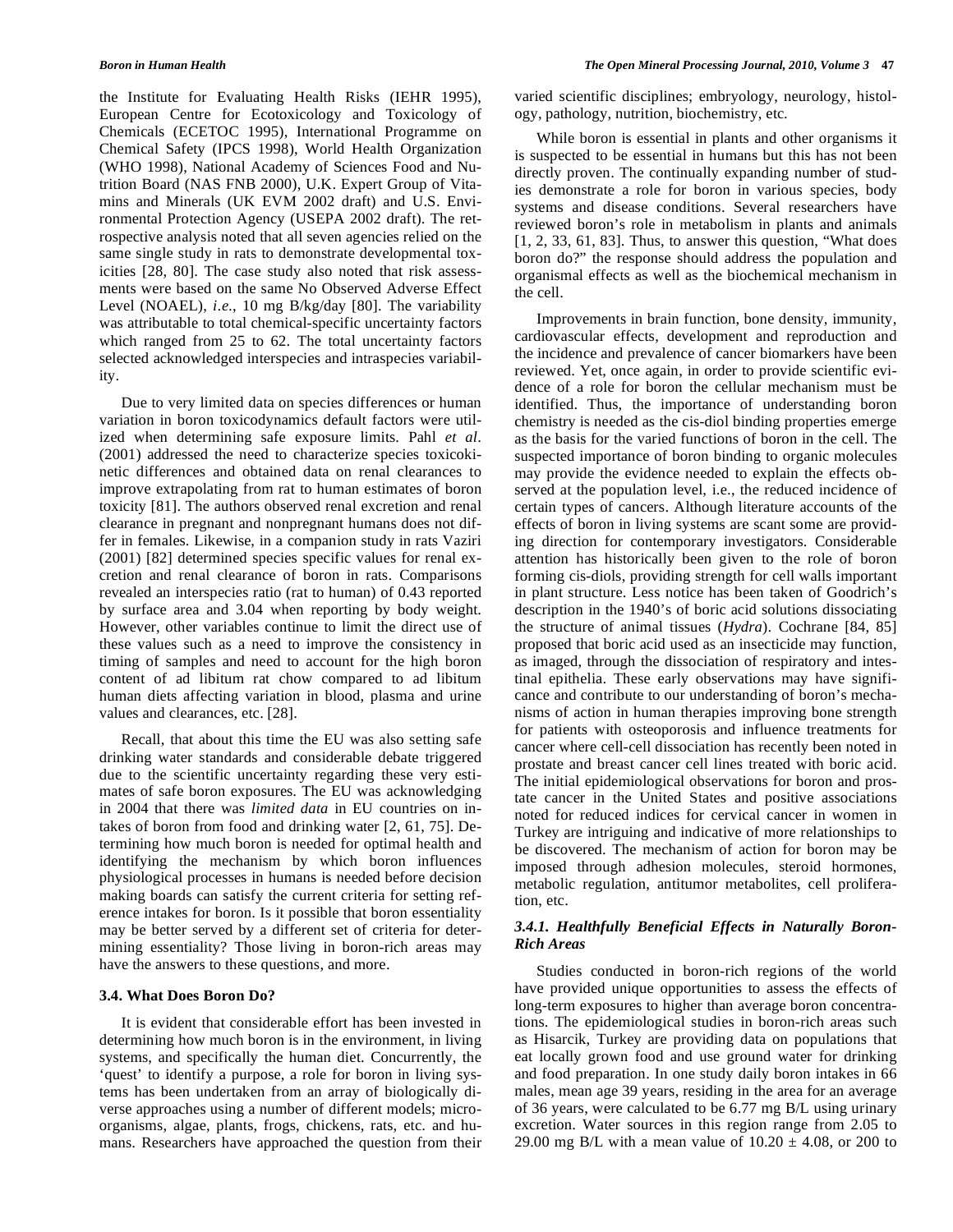1000 times typical values reported in most surface freshwaters around the world (0.01-0.05 mg B/L) [86]. Chronic high boron exposure in persons in the Hisarcik area from food and water was verified by high total urinary boron excretion (0.04 to 50.70 mg B/L with a mean value of 8.3  $\pm$ 10.91 mg B/L). Study results showed there were no remarkable findings of toxicity, mutagenicity or carcinogenicity among residents in this area [3].

 To view this data in perspective note that for most of the world's population food sources may provide the average adult about 1 mg B/d and drinking water generally ranges from 0.1 to 0.3 mg B/L where consumption of 2 liters adds an additional 0.2-0.6 mg B/d on average to total intakes [3, 8, 12, 23, 24]. The findings reported from Turkey are vital to setting new, revised parameters to define the risks and benefits associated with boron. (Korkmaz provides additional findings on boron and cancer in this special edition).

 In the United States, previous interest in boron research focused on confirming the lack of negative effects, i.e., toxicities, particularly in boron mine employees. Additional research strategies encouraged engaging in the 'quest' to identify the biochemical mechanism of action for boron in normal metabolism. Now, as in Turkey, recent attention has turned to study boron as an anti-cancer agent naturally present in the human diet [87-90]. Analysis of data from the Third National Health and Nutrition Examination Study led investigators to declare that the dietary boron intake observed in an epidemiological and environmental study was inversely related to prostate cancer. Cui *et al*. (2004) were able to demonstrate a statistically significant relationship between increased boron intake and decreased incidence of prostate cancer from a retrospective analysis of data on 95 prostate and 8,720 controls from survey data and water boron data from geological records. A dose response result was seen after controlling for confounding factors. The authors proposed that the underlying biological inverse relationship between dietary boron and prostate cancer maybe due to steroid hormones, metabolic regulation, antitumor metabolites, and the regulation of cell proliferation. The authors cited cis-diol linkages as potential mechanisms by which boron influences testosterone through prostate specific antigens as potential sites for direct boron participation in the cancer process. Additional hypotheses have posed that, like bacteria produced antibiotics that contain boron, yet to be identified boron-containing metabolites in vertebrates may inhibit DNA, RNA, and protein synthesis or disrupt membrane permeability, thus inducing or permitting cancer progression. Cui *et al*. (2004) also found that men in the highest quartile of boron intake had half the risk of prostate cancer compared with men in the lowest quartile  $(OR + 0.46, 95\%,$  $CI = 0.21 - 0.98$  [90].

 Barranco *et al*. (2007) in an ecologic study also demonstrated a correlation between ground water boron levels and prostate cancer incidence throughout Texas (US) [87]. Gonzales *et al*. (2007) have since conducted a prospective study on the incidence of prostate cancer and boron intake in 13 counties in western Washington State (US). Boron intake was determined using food frequency questionnaires that included water and dietary supplement intake. The participants were enrolled in a multivitamin and cancer study. They provided information on their current multivitamin use, including brand names, frequency, times per week and years of use. Through the questionnaires received from 16,482 eligible male participants, about 90% used a supplement brand that contained boron and if the boron content was unknown, 150 micrograms was imputed for study analysis [91].

 The results from the Gonzales *et al*. (2007) [91] study did not confirm the findings of Cui *et al*. (2004) [90]. Dietary boron intake and total boron from diet (food and water) and multivitamin supplements were not associated in this study with strong protective benefits to prostate cancer. In both studies the limitations in methodologies, acknowledged by the authors, made drawing valid conclusions difficult; the numbers of individuals considered, prospective verses retrospective, methods of boron intake estimation one-day dietary recall verses a semi-quantitative food frequency questionnaires, etc., could not overcome the statistical power needed to strengthen the results. Ironically, while concerns in the past few years regarding toxicities have prompted setting upper limits for boron and spurred public debates, particularly in the EU, the focus may completely swing to enthusiasm over initial findings associating boron with healthful benefits. While caution should be taken until sufficient data confirms these associations, it is exciting to anticipate the fact that emerging data suggests boron may be associated with cancer prevention and treatment [91].

### *3.4.2. Healthfully Beneficial Effects of Boron in Controlled Studies*

 Nielsen (2008) provides a comprehensive review of boron in human health referencing the positive effects of boron in human bone, brain, inflammation and hormone function, clearly adding to the body of knowledge needed to confirm boron as essential in human nutrition. However, essentiality hinges on knowing a defined biochemical role for boron in addition to demonstrable signs of impaired functions in humans with boron deficiencies. The following briefly cites highlights in the literature to confirm essential roles for boron in human health [1].

 For centuries residents in areas with thermal vents have been drawn to these natural hot tubs purported to provide healthful benefits without scientific evidence. While warmth offers comfort to some, it is coincidentally, interesting that geothermal vent waters are also associated with high concentrations of boron [92]. Boron may be naturally occurring in groundwater and also soil, particularily with saline origins. Soil sources may also be the result of mining, fertilizing, or irrigation water. Irrigation water is potentially the most important contributor of boron to soils, yet boron from geothermal wastewaters compounds the issue of increasing concentrations of boron impacting drinking waters and production yields in sensitive crops [93]. Also Dr. R. Newnham from Australia discussed observed improvements in arthritic dogs treated with boric acid [94]. Newnham was one of the first to note that since 1963 evidence in humans had accumulated reporting boron as a safe and effective treatment for some forms of arthritis. He stated that in areas of the world where boron intakes usually were 1.0 mg B or less a day the estimated incidence of arthritis ranged from 20 to 70%, whereas in areas of the world where boron intakes were usually 3 to 10 mg B, the estimated incidence of arthritis ranged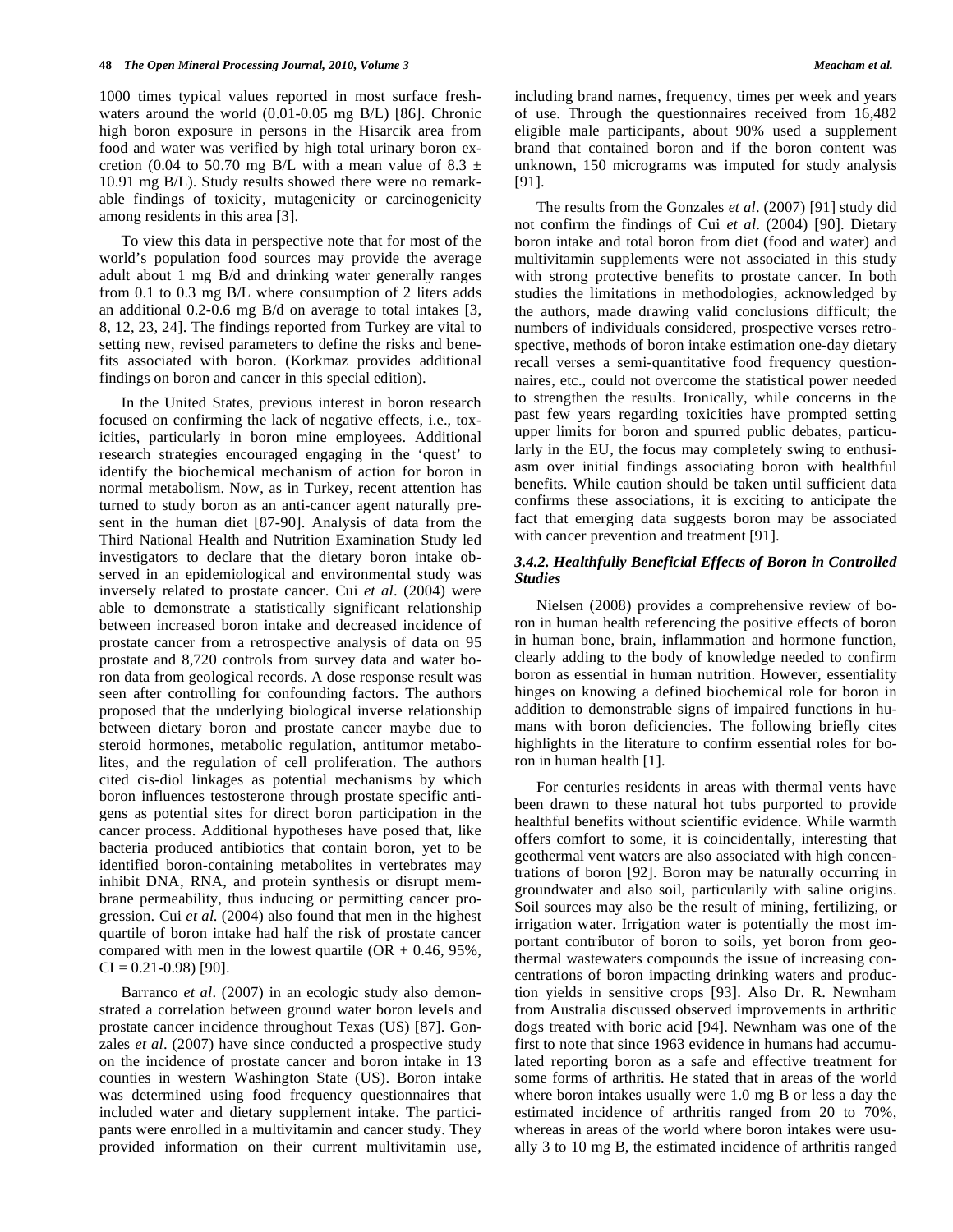from 0 to 10%. Newnham provided experimental evidence from a double-blind placebo-boron supplementation trial with 20 subjects with osteoarthritis. A significant favorable response to a 6 mg B/d supplement was obtained; 50% of subjects receiving the supplement improved compared to only 10% receiving the placebo [94-96]. These initial anecdotal reports and preliminary studies prompted further investigation of the role of boron as an essential nutrient and as an effective treatment for arthritis, osteoarthritis, neural and hormonal function, and inflammatory conditions, as well as other diverse studies such as bone and shell strength influencing poultry production. [33, 72, 85, 97-110].

 While others have also studied boron, the most intense collection of work in human health has been performed at the Grand Forks Human Nutrition Research Center, Grand Forks, North Dakota. Under the direction of Dr. Forrest Nielsen the cadre of investigators at the center intently studied human subjects in a controlled metabolic laboratory. As mentioned previously, the supplementation of boron in postmenopausal women and many subsequent studies thereafter have provided the greatest contributions to science to confirm boron as a dynamic trace element in human metabolism and life processes. Both human and animal studies demonstrated that boron influenced and interacted with other metabolic factors including calcium, copper, magnesium, nitrogen, glucose, triglyceride, reactive oxygen, and estrogen. Through these effects boron influenced the function or composition of several physiological systems including for example, bone, blood, cognitive brain function, and cardiovascular and skeletal systems. Cellular effects of boron deprivation were first described to depress mean corpuscular hemoglobin content and concentration and elevate red blood cell and platelet counts in humans. These findings provided further support for the hypothesis that boron is an essential trace element for humans [1, 18, 33, 48, 98, 99, 103-110].

 The earliest studies at the center focused on bone metabolism on the premise that boron may prevent chronic diseases such as osteoporosis by increasing the production of certain steroid hormones. At the time public health advocates were recommending high daily intakes of calcium to prevent osteoporosis in postmenopausal women. Not only was this advice introducing possibly harmful mineral imbalances but also, high calcium intakes had yet to be confirmed as effective in treating osteoporosis. Thus, studies on mineral interactions, i.e., boron and calcium, were logical next steps to find effective osteoporosis therapies. When boron was increased in human diets, some researchers reported increased estrogen, testosterone, and plasma ionized calcium levels, and decreased calcium excretion as well as decreased effects of the negative impacts of vitamin D and magnesium deficiency previously observed. From this collection of work Nielsen has concluded that supplementation of a low-boron diet with an amount of boron commonly found in diets high fruits and vegetables induced changes in postmenopausal women consistent with the prevention of calcium loss and bone demineralization and that lack of dietary boron can induce detrimental changes in variables associated with estrogen and calcium metabolism [1]. Consequently, the elevation of endogenous steroid hormones as a result of boron supplementation caught the attention of those interested in

the use of safe ergogenic substances for athletes as referenced earlier [19, 46, 47, 50, 74, 110]**.** 

### *3.4.3. Boron, Cancer, Cell Studies and the Quest to Confirm Essentiality*

 If boron is ubiquitous in nature, in both the abiotic and biotic environments, then it can be presumed that boron will be ubiquitous throughout a cell. Under experimental conditions using specifically designed protocols we can systematically begin to define the biochemical pathways involving boron in normal and diseased cells. It is very likely that boron participates in a much interwoven network of cellular functions yet to be identified. Knowledge of boron chemistry illustrates the importance of boron in extracellular binding through cis-diols providing plants with a strong structural architecture is of interest in animal cells in relation to integrins important to cell adhesion The possibility that boron impacts intracellular as well as intercellular functions has been indicated by changes in hormone responses, associations with energetically important biomolecules such as NAD (nicotinamide dinucleotide) and new evidence that boron is involved in intracellular signaling.

 Nielsen in several publications reported that boron has an essential function that affects macromineral and cellular metabolism at the membrane level [103, 104]. Recall that the DRI panel in 2000 reported that the body of knowledge was not substantial enough to support the establishment of a dietary requirement for the element [22]. Since the 2000 DRI report considerable interest in the beneficial role of boron in the cancer process has propelled continuing investigation [87-90]. Human prostate cancer cells exposed to varying concentrations of boric acid demonstrated dose dependent responses to boric acid [87-89]. Others observed increasing numbers of 'floating cells' in human breast cancer cells in vitro in response to increasing concentrations of boric acid after three days of administration [111]. More investigators are broadening their interest in boric acid with effects on bone and cancer cells reported in various animal models as well [112, 113].

 Investigations in our laboratories have suggested a controlled apoptotic response as opposed to a cytotoxic effect with boric acid treatments in various cancer cell lines. Our earliest studies showed that 1 mM boric acid had the most dramatic inhibitory effect on cell growth in DU-145 prostate cancer cells with a lesser effect on LNCaP cells and more muted effect on PC-3 cells. Likewise, in breast cancer cells similar responses were observed. Additional experiments from the Carper laboratory utilized boron analogs, such as hydroxymethylphenylboronic acid and phenylboronic acid (PBA) with concomitant competitive binding with manganese chloride [114].

 In 2007 Meacham, Carper and colleagues showed inhibition of growth in vitro in prostate and breast cancer cells with 1 mM boric acid [114]. The effects were greatest in DU-145 cells, while in SK-BR-3 and ZR-75-1 breast cell lines only partial growth inhibition was noted. A differential effect was noted in that an apoptotic response was seen in ZR-75-1 cells after seven days of exposure. Like the findings of Barranco and Eckhert the response we observed in DU-145 cells treated with boric acid was complete growth inhibition [87, 88]. However, additional study results did not dem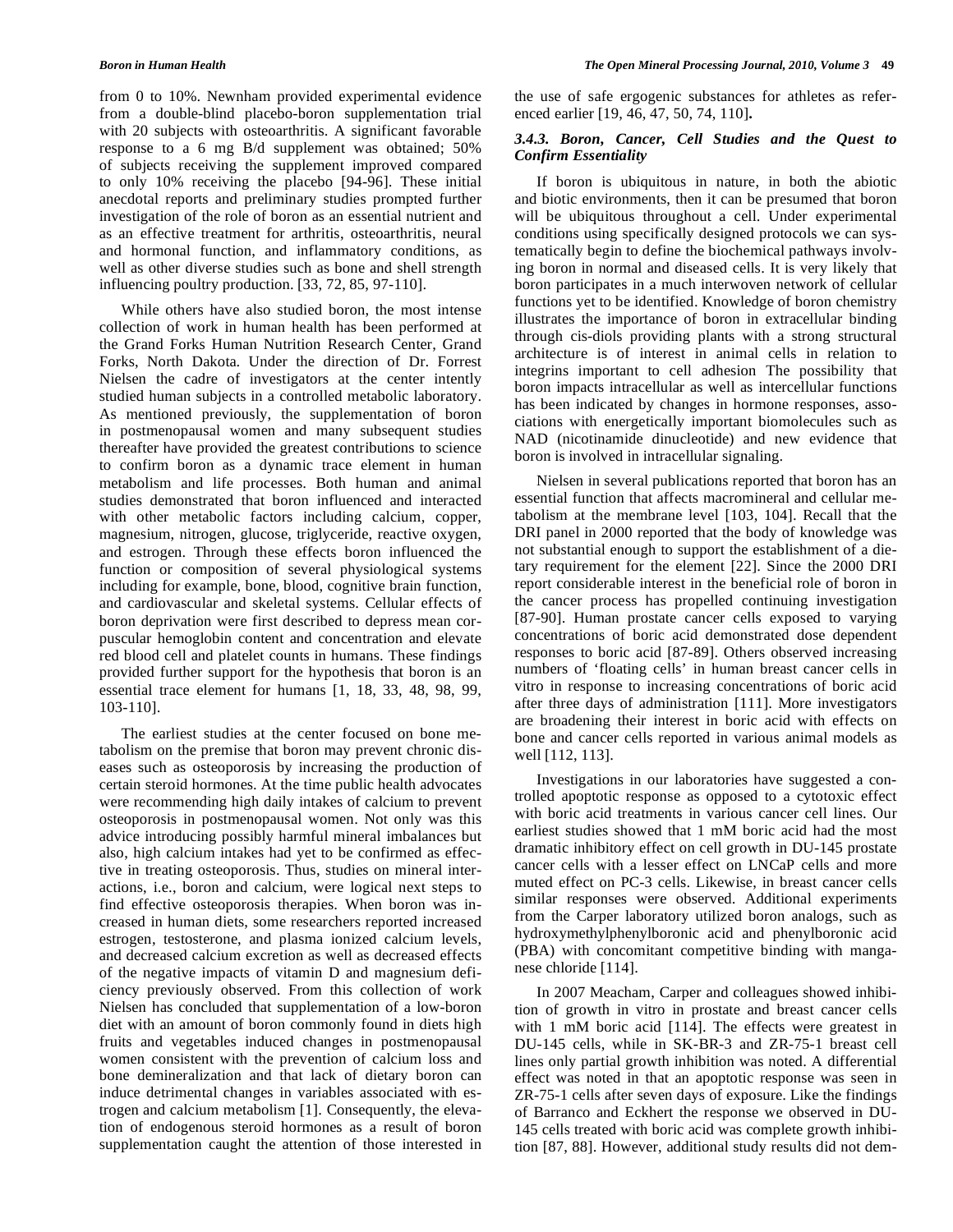onstrate partial growth inhibition as reported by others in PC-3 and LNCaP prostate cell lines. In 2008 investigations continued using both BA and phenylboronic acid and we were able to elicit dose responsive cell death. Determination of caspase 3 activities confirmed apoptotic, or programmed cell death rather than a cytotoxic or necrotic effect. Magnesium chloride also stimulated cell attachment, while boric acid and phenyl boronic acid inhibited cell attachment [114].

 In breast cancer cells PBA and BA were able to partially inhibit selected breast cancer cell growth. Cell death by apoptosis, not necrosis, was revealed through fluorescent microscopy staining. With PBA the detached ZR-75-A cells demonstrated a dose dependent block in the S-phase of the cell cycle. Phenyl boronic acid also apparently impacted  $MgCl<sub>2</sub>$  stimulated cell attachment processes likely through integrins that are signaling not only cell detachment but also intracellular responses influencing apoptotic death [114].

 Continued investigations have involved the effects of boric acid on focal adhesion kinase (FAK) and the elucidation of a mechanism of action to induce apoptosis in both breast and prostate cancer cells. FAK is over-expressed in several human cancer cell lines and is essential in the integrin-mediated signal transduction pathway and participates in migration, angiogenesis, and inflammation/wound healing. Through phosphorylation reactions FAK conformation changes illicit responses intra- and extracellularly, suppressing apoptosis and promoting cell migration. Boric acid caused a four-fold reduction in phosphorylated FAK with boric acid treatment and, concurrently increased the appearance of caspase-3, indicating apoptotic activity<sup>1</sup>.

 An inherent challenge associated with boron research is simply the analytical challenge due to the fact that boron is a trace element. The biochemical challenge has been the identification of a single function for boron. However, it is possible that boron participates in many steps, such as numerous phosphorylation reactions, making isolating a single pathway a challenge, and even immaterial. Yet, with even distribution and known passive transport the role of active transporters moving boron against concentration gradients is indicative of homeostatic control. As noted boron's involvement in such functions as cell structures, immune responses and brain function, implies that control of boron transport may explain the differential responses to apoptosis in cancer cell lines. Boron transport mechanisms may explain the evolution of boron tolerant plant and microbial species. Have human populations in boron-rich regions evolved or adapted to be boron tolerant? In humans has this process afforded additional protection against prostate cancer or cervical cancer?

 The apparent differential responses to boron in various cell lines may also be better understood through genomic and proteomic studies. Knowledge of inherited factors that direct proteins synthesized to control cell activities may explain why some cancer cell lines respond to boron and others do not. Researchers focusing on cellular processes involving

 $\overline{a}$ 

macromolecules, such as transcription of nucleic acids and translation for protein synthesis, have been technologically sophisticated and insightful when deciphering the cellular processes in normal and diseased cells, i.e., cancer cells. However, we still do not have a 'cure for cancer'. There is still a missing link.

 While macromolecule research has dominated the research agenda, micromolecules may be no less important to our understanding of cellular processes. Boron can be the model element for minerals not viewed as structural, i.e., calcium and phosphorus in bones and teeth, and not seen as reaction catalyst cofactors, i.e., magnesium and phosphorus. Boron will be accepted as essential for the chemical function of forming cis-diol linkages, throughout normal and diseased cells. Thus, classic criteria for essentiality such as being able to manipulate a biochemical pathway or express deficiency states may not be the best indicators to demonstrate essential function for trace elements such as boron. Essentiality or 'proof of function' in living systems will need to be confirmed through new criteria and different end point biomarkers. Boron, as a model for other trace elements in human metabolism, will provide a new dimension to our understanding of interactions between inorganic and organic molecules, and provide answers to some of the unknowns not understood through classic metabolic studies and contemporary genomic and proteomic methodologies. Boron will be the model for a new field of study, "elementomics".

### **4. CONCLUSIONS**

 The spotlight on boron is shifting from an element of concern to one that affords healthful benefits in humans. We know human populations have been living for centuries in environments with naturally occurring high boron concentrations in soil and water. If health problems had been a concern in these communities the symptoms would have presented by this time. Furthermore, in Turkey were boron mining has commenced for over 150 years increasing environmental exposures for those employed in the mines and residing in the area have not presented with deleterious health effects. In the United States numerous studies on human exposures in boron-rich areas and occupations have come to the same conclusions. Coincidentally, in both Turkey and the United States beneficial health effects of boron are emerging, particularly with hopeful implications for cancer.

 Boron, ubiquitous in our environment, including our body tissues, in intracellular and extracellular spaces is essential in human nutrition. Findings from future interdisciplinary approaches, i.e., molecular, cellular, epidemiological and ecological studies, will be complimentary and equally important to the full elucidation of boron's biochemical functions and essentiality in human nutrition. These findings are critical before imposing government regulations that are incompatible with nature's patterns of boron distribution. The regions with the richest boron reserves and highest economic impacts are in the United States and Turkey, representing 24 and 35 percent, respectively, of the world's reserve base for the mineral [115].

 Studies from boron-rich regions should provide the leadership for investigations needed to strengthen the body of knowledge deemed necessary by government panels to publicly confirm the essential functions of boron in living sys-

<sup>&</sup>lt;sup>1</sup> "Boric acid and focal adhesion kinase: a mechanism to induce apoptosis in breast and prostate cancer cells" was presented at the Western Regional Meeting of the American Chemical Society in Las Vegas, NV, USA, Sept. 2008 by A. Wallace with coauthors S. Meacham, E. Abel-Santos and R. Fiscus. Abstract #61883.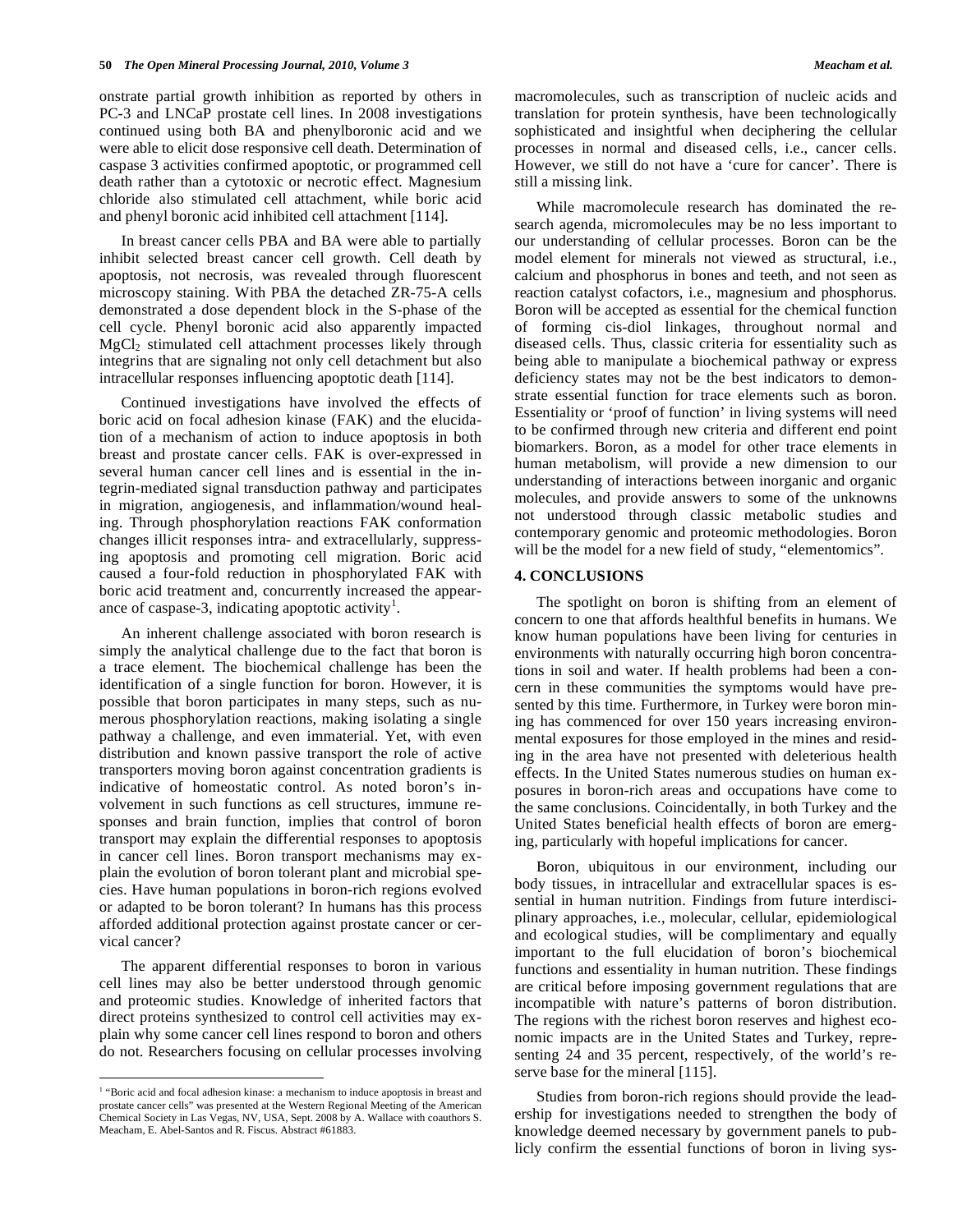tems, to maintain a safe and ecological balance of boron in the environment and subsequently develop policies based on sound science to remove the uncertainty currently surrounding the issues.

 Furthermore, it is important to reiterate that while some agencies have been challenged to set safe guidelines, a succinct summary can be found in a recent U.S. EPA document, *Health Effects Support Document for Boron* (Jan 2008). The U.S. EPA has deemed it is "not necessary to regulate boron in drinking water". The "available data on occurrence, exposure, and other risk considerations suggest that boron does not occur in public water systems at a frequency and at levels of public health concern. Only in cases of extreme exposure or accidental ingestion have toxicities and deaths occurred in humans. Boron is not mutagenic and inadequate data is available to consider boron a human carcinogen" [26]. Most importantly, boron is not a public health concern at this time. In light of this review, recommendations, i.e., safe limits for boron in drinking water should be appropriately set in accordance with natural environmental concentrations and regional indications of unhealthful effects. Further study of boron as a trace essential element in humans may also prompt review of the criteria used to assign essentiality and introduce a new field of study, "elementomics'.

### **ACKNOWLEDGEMENTS**

 At the time the original research reported in this review was performed by A. Wallace, a doctoral student under the direction of S. W. Carper (deceased), Department of Chemistry, University of Nevada Las Vegas, Las Vegas, NV, USA. Currently, Wallace is completing doctoral studies in the Haas Laboratory at the Louisiana State University Health Sciences Center, New Orleans, LA, USA. This work is a collaboration that incorporates a previous effort supported by BOREN, Ulusal Bor Arastirma Enstitüsü, National Boron Research Institute, Ankara, Turkey, edited by S. Karakas and F. Altun [116].

### **REFERENCES**

- [1] F.H. Nielsen, "Is boron nutritionally relevant?," *Nutr. Rev.,* vol. 66, pp. 183-191, 2008.
- [2] European Food Safety Authority, *Opinion of the scientific panel on contaminants in the food chain on a request of the commission related to concentration limits for boron and fluoride in natural mineral waters*, Tech. Report 237, European Food Safety Authority, 2005.
- [3] M. Col, and C. Col, "Environmental boron contamination in waters of Hisarcik area in the Kutahya Province of Turkey," *Food Chem. Toxicol.,* vol. 41, pp. 1417 - 1420, 2003.
- [4] B. Odemis, and F. Evrendilek, "Monitoring water quality and quantity of national watersheds in Turkey", *Environ. Monit. Assess.,* vol. 133, pp. 215–229, 2007.
- [5] E. Weinthal, Y. Parag, A. Vengosh, A. Muti, and W. Kloppmann, "The EU drinking water directive: the boron standard and scientific uncertainty," *Eur. Environ.,* vol. 15, pp. 1-12, 2005.
- [6] X. Xing, G. Wu, F. Wei, P. Liu, H. Wei, C. Wang, J. Xu, L. Xun, J. Jia, N. Kennedy, D. Elashoff, and W. Robbins, "Biomarkers of environmental and workplace boron exposure," *J. Occup. Environ. Hyg.,* vol. 5, pp. 141-147, 2008.
- [7] R. Xu, X. Xing, Q. Zhou, Q. Jiang, and F. Wei, "Investigations on boron levels in drinking water sources in China", *Environ. Monit. Assess.,* DOI: 10.1007/s10661-009-0923-8*,* 2009.
- [8] M. Korkmaz, U. Sayli, B.S. Sayli, S. Bakirdere, S. Titretir, O. Y. Ataman, and S. Keskin, "Estimation of human daily boron exposure in a boron-rich area", *Br. J. Nutr.,* vol. 98, pp. 571-575, Sep. 2007.

### *Boron in Human Health The Open Mineral Processing Journal, 2010, Volume 3* **51**

- [9] E. Tüccar, A.H. Elhan, Y. Yavuz, and B.S. Sayli, "Comparison of infertility rates in communities from boron-rich and boron-poor territories", *Biol. Trace Elem. Res.,* vol. 66, pp. 401-407, 1998.
- [10] B.S. Sayli, "An assessment of fertility in boron-exposed Turkish subpopulations: 2. Evidence that boron has no effect on human reproduction", *Biol. Trace Elem. Res.,* vol. 66, pp. 409-422, 1998.
- [11] B.S. Sayli, "The sex ratio of offspring of people exposed to boron," *Reprod. Toxicol.,* vol. 12, pp. 673-674, 1998.
- [12] M. Korkmaz, E. Uzgoren, S. Bakirdere, F. Aydin, and O.Y. Ataman, "Effects of dietary boron on cervical cytopathology and on micronucleus frequency in exfoliated buccal cells," *Environ. Toxicol.,* vol. 22, pp. 17-25, 2007.
- [13] B.S. Sayli, "Assessment of fertility and infertility in boron-exposed Turkish subpopulations: 3. Evaluation of fertility among sibs and in "borate families," *Biol. Trace Elem. Res.,* vol. 81, pp. 255-267, 2001.
- [14] B.S. Sayli, M. Cöl, A.H. Elhan, and Y. Genç, "Assessment of fertility and infertility in boron-exposed turkish subpopulations 6: relevant data from all centers," *J. Ankara Med. Sch.,* vol. 25, pp. 165-173, 2003.
- [15] B.S. Sayli, "Low frequency of infertility among workers in a borate processing facility", *Biol. Trace Elem. Res.,* vol. 93, pp. 19-30, 2003.
- [16] M. Col, Y. Genc, and B.S. Sayli, "Osteoporosis prevalence in women living in a boron mineral region of Turkey and combined factors", *Arch. Complex Environ. Stud.,* vol. 3, pp. 30-41, 2000.
- [17] D.L. Anderson, W.C. Cunningham and T.R. Lindstrom, "Concentrations and intakes of H, B, S, K, Na, Cl and NaCl in foods", *J. Food Comp. Anal.,* vol. 7, pp. 59-82, 1994.
- [18] C.D. Hunt, and S.L. Meacham, "Aluminum, boron, calcium, copper, iron, magnesium, manganese, molybdenum, phosphorus, potassium, sodium, and zinc: concentrations in common western foods and estimated daily intakes by infants; toddlers; and male and female adolescents, adults, and seniors in the United States," *J. Am. Diet. Assoc.,* vol. 101, pp. 1058-1060, 2001.
- [19] S.L. Meacham, and C.D. Hunt, "Dietary boron intakes of selected populations in the United States," *Biol. Trace Elem. Res.,* vol. 66, pp. 65-78, 1998.
- [20] C.J. Rainey, and L.A. Nyquist, "Multicountry estimation of dietary boron intake", *Biol. Trace Elem. Res.,* vol. 66, pp. 79-86, 1998.
- [21] C.J. Rainey, L.A. Nyquist, R.E. Christensen, P.L. Strong, B.D. Culver, and J.R. Coughlin, "Daily boron intake from the American diet," *J. Am. Diet. Assoc.,* vol. 99, pp. 335-340, 1999.
- [22] National Academy of Sciences Food and Nutrition Board, *Dietary reference intakes (DRI) for vitamin A, vitamin K, arsenic, boron, chromium, copper, iodine, iron, manganese, molybdenum, nickel, silicon, vanadium, and zinc*. National Academies Press: Washington, DC, 2000.
- [23] World Health Organization, "*Boron in Drinking Water",* Tech. Report, WHO/HSE/WSH/09.01/2, 2009.
- [24] World Health Organization, "*Guidelines for Drinking-water Quality*", World Health Organization: 2008.
- [25] Codex Alimentarius Commission, *Report of the eighth session of the codex committee on natural mineral waters.* Codex Alimentarius Commission, Geneva, Switzerland, 2008.
- [26] Environmental Protection Agency, *Drinking water health advisory for boron*. U.S. Environmental Protection Agency, Office of Water: Washington, DC, 2008.
- [27] Environmental Protection Agency, *Health effects support document for boron*. U.S. Environmental Protection Agency, Office of Water: Washington, DC, 2008.
- [28] J.F. Murray, and C.E. Schlekat, "Comparison of risk assessments of boron: alternate approaches to chemical-specific adjustment factors," *Hum. Ecol. Risk Assess.,* vol. 10, pp. 57-68, 2004.
- [29] W.G. Woods, "An introduction to boron: history, sources, uses and chemistry", *Environ. Health Perspect.,* vol. 7, pp. 5-11, 1994.
- [30] H. Agulhon, "Presence et utilite du bore chez les vegetaux", *Ann. Inst. Pasteur,* vol. 24, pp. 321-329, 1910.
- [31] K. Warington, "The effect of boric acid and borax on the broad been and certain other plants," *Ann. Bot.,* vol. 37, pp. 629-672, 1923.
- [32] P.H. Brown, and B.P. Shelp, "Boron mobility in plants," *Plant Soil,* vol. 193, pp. 85-101, 1997.
- [33] C.D. Hunt, "Dietary boron: an overview of the evidence for its role in immune function," *J. Trace Elem. Exp. Med.,* vol. 16, pp. 291- 306, 2003.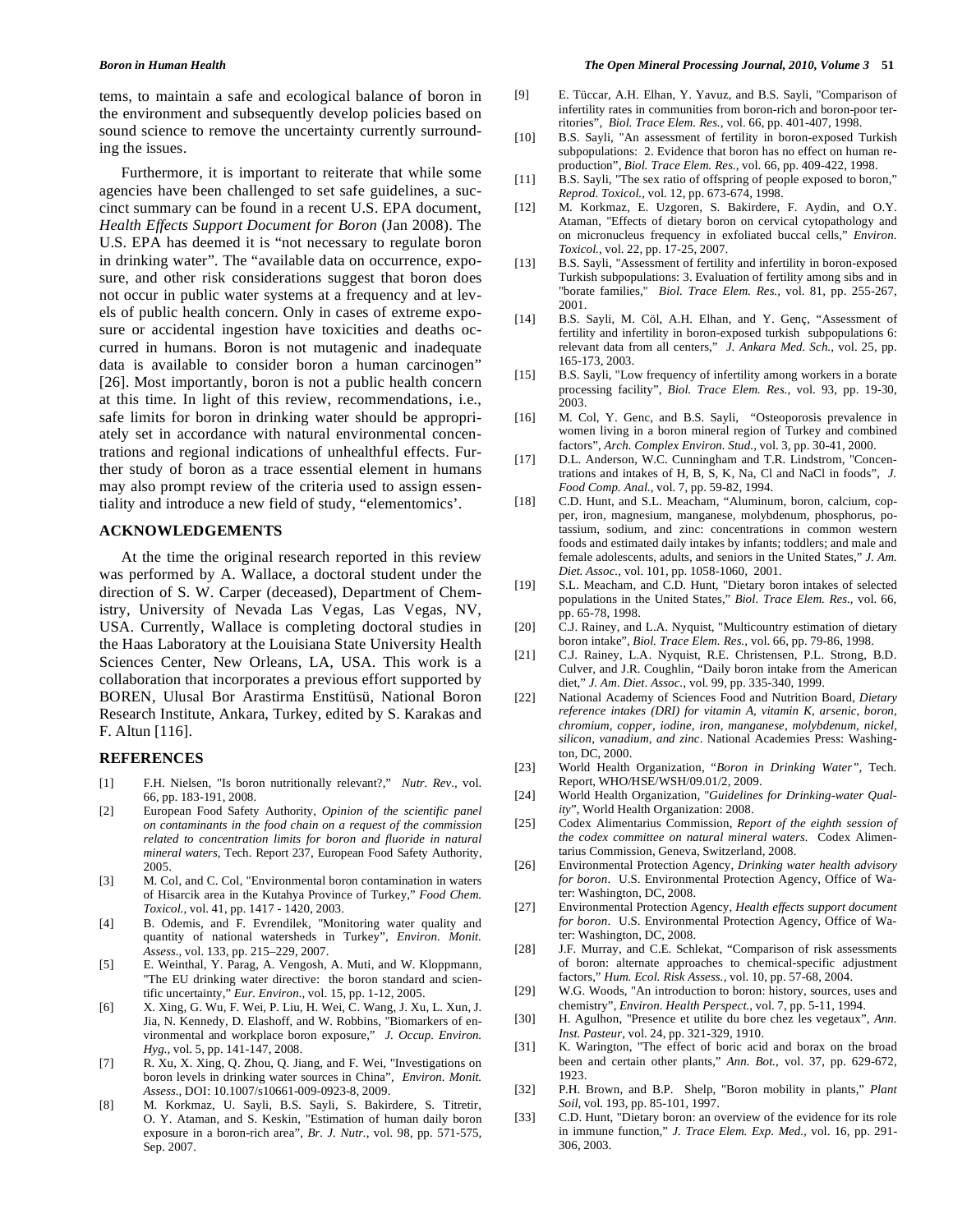- [34] E. Steinnes, "Soils and geomedicine", *Environ. Geochem. Health,*  [Online]. Available from: http://www.springerlink.com/content/  $w46r8271101018ml$  [Accessed, 2<sup>nd</sup> August, 2009].
- [35] F.S. Kot, "Boron sources, speciation and its potential impact on health," *Rev. Environ. Sci Biotechnol*., vol. 8, pp. 3-28, 2009.
- [36] U.K. Expert group on vitamins and minerals, "*2002 preliminary risk assessment-boron",* Tech. Report, U.K. EGVN/99/23/P. Revised Aug. 2002.
- [37] J.A. Moore, "An assessment of boric acid and borax using the IEHR evaluative process for assessing human developmental and reproductive toxicity of agents." Expert Scientific Committee, *Reprod. Toxicol.,* vol. 11, pp. 123-160, 1997.
- [38] B.D. Culver, P. Shen, T.H. Taylor, A.L. Feldstein, H.A. Culver, and P.L. Strong, "Absorption of boron by sodium borate and boric acid production workers", US Borax, 1993.
- [39] B.D. Culver and S.A. Hubbard, "Inorganic boron health effects in humans: an aid to risk assessment and clinical judgement," *J. Trace Elem. Exp. Med.,* vol. 9, pp. 175-184., 1996.
- [40] S.L. Meacham, S.Karakas, U. Sayli, M. Korkmaz, and S. Carper, "Boron intakes in selected populations in Turkey and the US," *West. Reg. Mtg. Am. Chem. Soc. Mtg.,* #62184, 2008.
- [41] B.D. Culver, P. Shen, T.H. Taylor, A.L. Feldstein, H.A. Culver and P. L. Strong, "Relationship of blood- and urine-boron to boron exposure in borax-workers and the usefulness of urine-boron as an exposure marker", *Environ. Health Perspect.,* vol. 102, suppl 7, pp. 133-137. 1994.
- [42] B.D. Culver, and R.P. Smith, "Boron", *Patty's Indust. Hyg. Tox.,*  pp. 4411-4448, 1994.
- [43] Environmental Protection Agency, *Toxicological review of boron and compounds*. Tech. Report. EPA 635/04/052. U.S. Environmental Protection Agency, Washington, DC, 2004.
- [44] M.H. Sheng, L.J. Taper, H.Veit, H.Qian, S.J. Ritchey, and K.H. Lau, "Dietary boron supplementation enhanced the action of estrogen, but not that of parathyroid hormone, to improve trabecular bone quality in ovariectomized rat," *Biol. Trace Elem. Res.,*  vol. 82, pp. 109-123, 2001.
- [45] M.H. Sheng, L.J. Taper, H.Veit, E.A. Thomas, S.J. Ritchey, and K.H. Lau, "Dietary boron supplementation enhances the effects of estrogen on bone mineral balance in ovariectomized rats", *Biol. Trace Elem. Res.,* vol. 81, pp. 29-45, 2001.
- [46] S.L. Meacham, L.J. Taper, and S.L. Volpe, "Effect of boron supplementation on blood and urinary calcium, magnesium, and phosphorus, and urinary boron in athletic and sedentary women", *Am. J. Clin. Nutr.,* vol. 61, pp. 341-345, 1995.
- [47] S.L. Meacham, L.J. Taper, and S.L. Volpe, "Effects of boron supplementation on bone mineral density and dietary, blood, and urinary calcium, phosphorus, magnesium, and boron in female athletes", *Environ. Health Perspect.,* vol. 102, Suppl 7, pp. 79-82, 1994.
- [48] C.D. Hunt, T.R. Shuler, and L.M. Mullen, "Concentration of boron and other elements in human foods and personal-care products", *J. Am. Diet Assoc.,* vol. 91, pp. 558-568,1991.
- [49] S.L. Meacham, U. Sayli, M. Korkmaz, and S.W. Carper, "Boron intakes in Turkey, the US and potential association with cancers", *FASEB J.* vol. 22, 311.7, *#6256,* 2008.
- [50] S.L. Meacham, "What do we know about boron in relation to human health?", In: *Proceedings of the 4th International Boron Symposium,* Eskisher: Turkey, 2009, pp. 533-343.
- [51] Third National Health and Nutrition Examination Survey, National Center for Health Statistics. (1997, NHANES III).
- [52] S.L. Meacham, and C.D. Hunt, "Boron content of common American foods", *FASEB J,* vol. 9, #3341, 1995.
- [53] Simsek, and O. Aykut, "Evaluation of the microelement profile of Turkish hazelnut (Corylus avellana L.) varieties for human nutrition and health", *Int. J. Food Sci. Nutr.,* vol. 58, pp. 677-688, 2007.
- [54] H.R. Imbus, J. Cholak, L.H. Miller, and T. Sterling, "Boron, cadmium, chromium, and nickel in blood and urine", *Arch. Environ. Health,* vol. 6, pp. 286-295, 1963.
- [55] D.H. Garabrant, "Respiratory effects of borax dust", *Br. J. Ind. Med.,* vol. 42, pp. 831-837, 1984.
- [56] D.H. Wegman, E.A. Eisen, H. Hu, S.R. Woskie, R.G. Smith, and D.H. Garabrant, "Acute and chronic respiratory effects of sodium borate particulate exposures", *Environ. Health Perspect.,* vol. 102, pp. 119-128, 1994.
- [57] X. Hu, D.H. Wegman, E.A. Eisen, S.R. Woskie, and R.G. Smith, "Dose related acute irritant symptom responses to occupational ex-

posure to sodium borate dusts", *Br. J. Ind. Med.,* vol. 49, pp. 706- 713, 1992.

- [58] B.D. Culver, and P. Shen, "A study of absorption of boron in workers engaged in the production of borax", *Environ. Health Perspect.,* vol. 102, pp. 122, 1994.
- [59] G. Stuttgen, T. Siebel, and B. Aggerbeck, "Absorption of boric acid through human skin depending on the type of vehicle", *Arch. Dermatol. Res.,* vol. 272, pp. 21-29, 1982.
- [60] Human and Environmental Health Risk Assessment, "*Human and environmental risk assessment on ingredients of household cleaning products*", Tech. Report, HERA, Human and Environmental Risk Assessment, 2005.
- [61] European Food Safety Authority, *Summary of opinion, opinion of the scientific panel on dietetic products, nutrition and allergies on a request from the commission related to the tolerable upper intake level of boron (sodium borate and boric acid,* European Food Safety Authority, Tech. Report, 2004.
- [62] World Health Organization, *Environmental health criteria for boron*", International Programme on Chemical Safety, World Health Organization, Tech. Report, Geneva, 1998.
- [63] World Health Organization, *Guidelines for drinking water quality.*  Tech. Report, 1993.
- [64] World Health Organization, *Boron in drinking-water, Background document for preparation of WHO guidelines for drinking-water quality.* World Health Organization, Tech. Report, Geneva, 2003.
- [65] World Health Organization, *Boron, environmental health criteria*. World Health Organization, Tech. Report 204, Geneva, 1998.
- [66] W. Kloppmann, M. Pennisi, G. Bianchini, A. Muti, N. Cerbai, A. Vengosh, I. Pankratov, A. Marei, E. Dotsika, D. Poutoukis, D. Voutsa, T. Kouimtzis, A. Charalambides, P. Klose, A. Shathas, G. Huel, J. Baker, M. Priel, P. Glueckstern, E. Weinthal, Y. Parag, P. Negrel, J. Casanova, C. Gutierrez, C. Guerrot, "Boron contamination of water resources in the Mediterranean region: distribution, sources, social impact and remediation: the BOREMED project", In: Proc. *Hydrology of the Mediterranean and Semi Arid Regions*, International Conference, Montpellier, 2003.
- [67] A. Vengosh, W. Kloppmann, A. Marei, Y. Livshitz, A. Gutierrez, M. Banna, C. Guerrot, I. Pankratov, and H. Raanan, "Sources of salinity and boron in the Gaza strip: natural contaminant flow in the southern Mediterranean coastal aquifer", *Water. Resour. Res.,* 41:W01013. doi.10.1029/2004WR003344, 2005.
- [68] Keys, C. Aravanis, H. Blackburn, R. Buzina, B.S. Djordjevic, A.S. Dontas, F. Fidanza, M.J. Karvonen, N. Kimura, A. Menotti, I. Mohacek, S. Nedeljkovic, V. Puddu, S. Punsar, H.L. Taylor, and F.S. P. Van Buchem, *Seven Countries. A Multivariate Analysis of Death and Coronary Heart Disease.* Harvard University Press, Cambridge, MA and London, 1980.
- [69] B.L. Chang, W.A. Robbins, F. Wei, L. Xun, G. Wu, N. Li, and D.A. Elashoff, "Boron workers in China: exploring work and lifestyle factors related to boron exposure", *AAOHN J.,* vol. 54, pp. 435-443, 2006.
- [70] F.J. Murray, "A comparative review of the pharmacokinetics of boric acid in rodents and humans", *Biol. Trace Elem. Res.,* vol. 66, pp. 331-341, 1998.
- [71] F.J. Murray, "A human health risk assessment of boron (boric acid and borax) in drinking water", *Regul. Toxicol. Pharmacol.,* vol. 22, pp. 221-230,1995.
- [72] C.D. Hunt, and J.L. Herbel, "Effects of dietary boron on calcium and mineral metabolism in the streptozotocin-injected, vitamin D3 deprived rat", *Magnes. Trace Elem.,* vol. 10, pp. 387-408, (1991- 1992).
- [73] S.L. Meacham, J. Cizdziel, A. Sadik, and N. Farrey, "Nutritional assessments for cancer patients can be improved when mineral concentrations in dietary supplements are considered during medical nutrition therapy consultations", American Institute for Cancer Research, World Cancer Research Fund International, Washington, D.C., Jul. 2002.
- [74] N.R. Green, and A.A. Ferrando, "Plasma boron and the effects of boron supplementation in males", *Environ. Health Perspect.,* vol. 102 (Suppl 7), pp. 73-77, 1994.
- [75] European Food Safety Authority, EFSA Panel on Dietetic Products, Nutrition and Allergies (NDA); Scientific Opinion on the substantiation of health claims related to boron and maintenance of bone (ID 218, 219) and maintenance of joints (ID 219, 220) pursuant to Article 13(1) of Regulation (EC) No 1924/2006 on request from the European Commission. *EFSA, J,* vol. 7, no. 9, p. 1261, 2009.